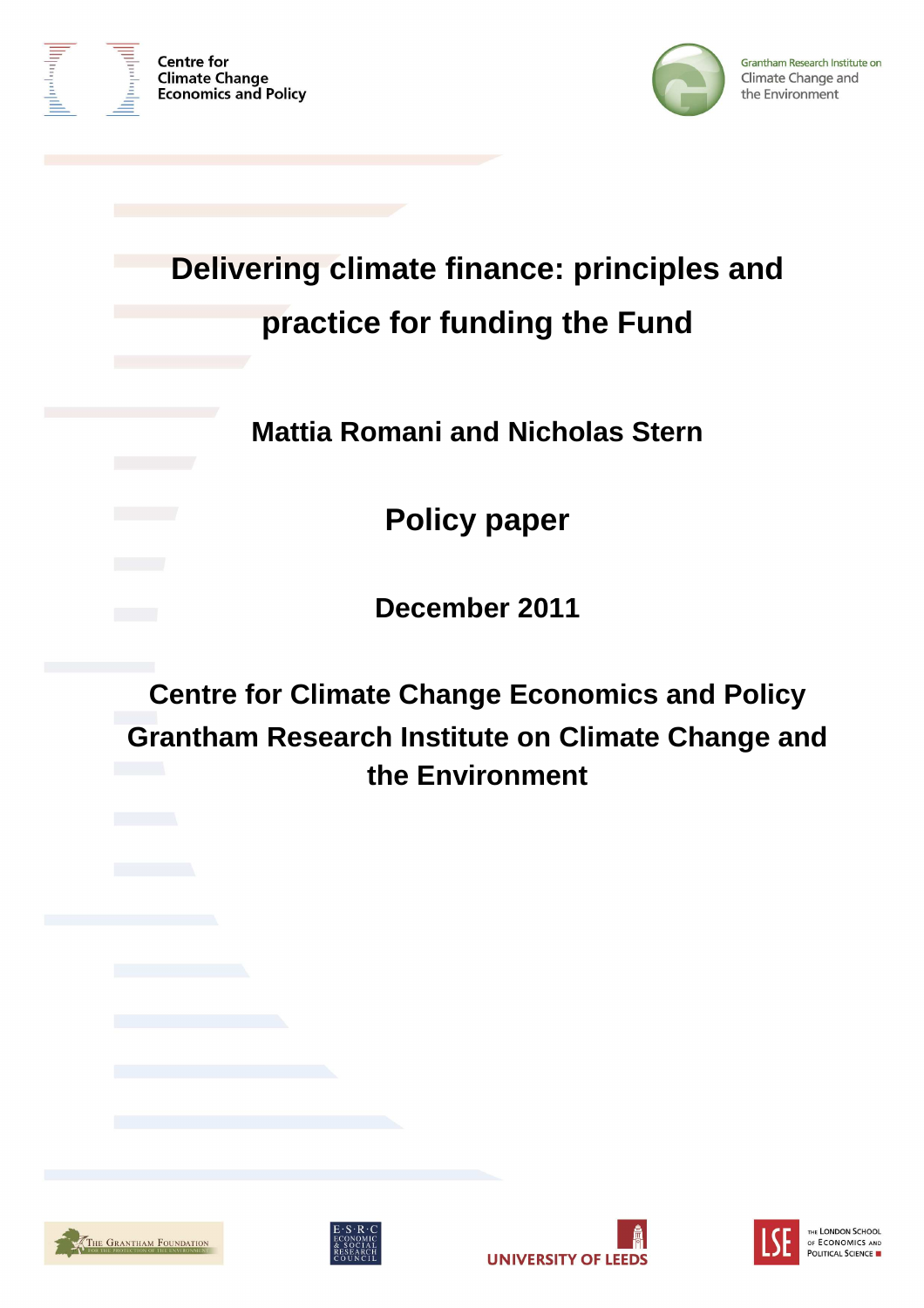#### **The Centre for Climate Change Economics and Policy (CCCEP)**

was established in 2008 to advance public and private action on climate change through rigorous, innovative research. The Centre is hosted jointly by the University of Leeds and the London School of Economics and Political Science. It is funded by the UK Economic and Social Research Council and Munich Re. More information about the Centre for Climate Change Economics and Policy can be found at: http://www.cccep.ac.uk

## **The Grantham Research Institute on Climate Change and the**

**Environment** was established in 2008 at the London School of Economics and Political Science. The Institute brings together international expertise on economics, as well as finance, geography, the environment, international development and political economy to establish a world-leading centre for policy-relevant research, teaching and training in climate change and the environment. It is funded by the Grantham Foundation for the Protection of the Environment, which also funds the Grantham Institute for Climate Change at Imperial College London. More information about the Grantham Research Institute can be found at: http://www.lse.ac.uk/grantham/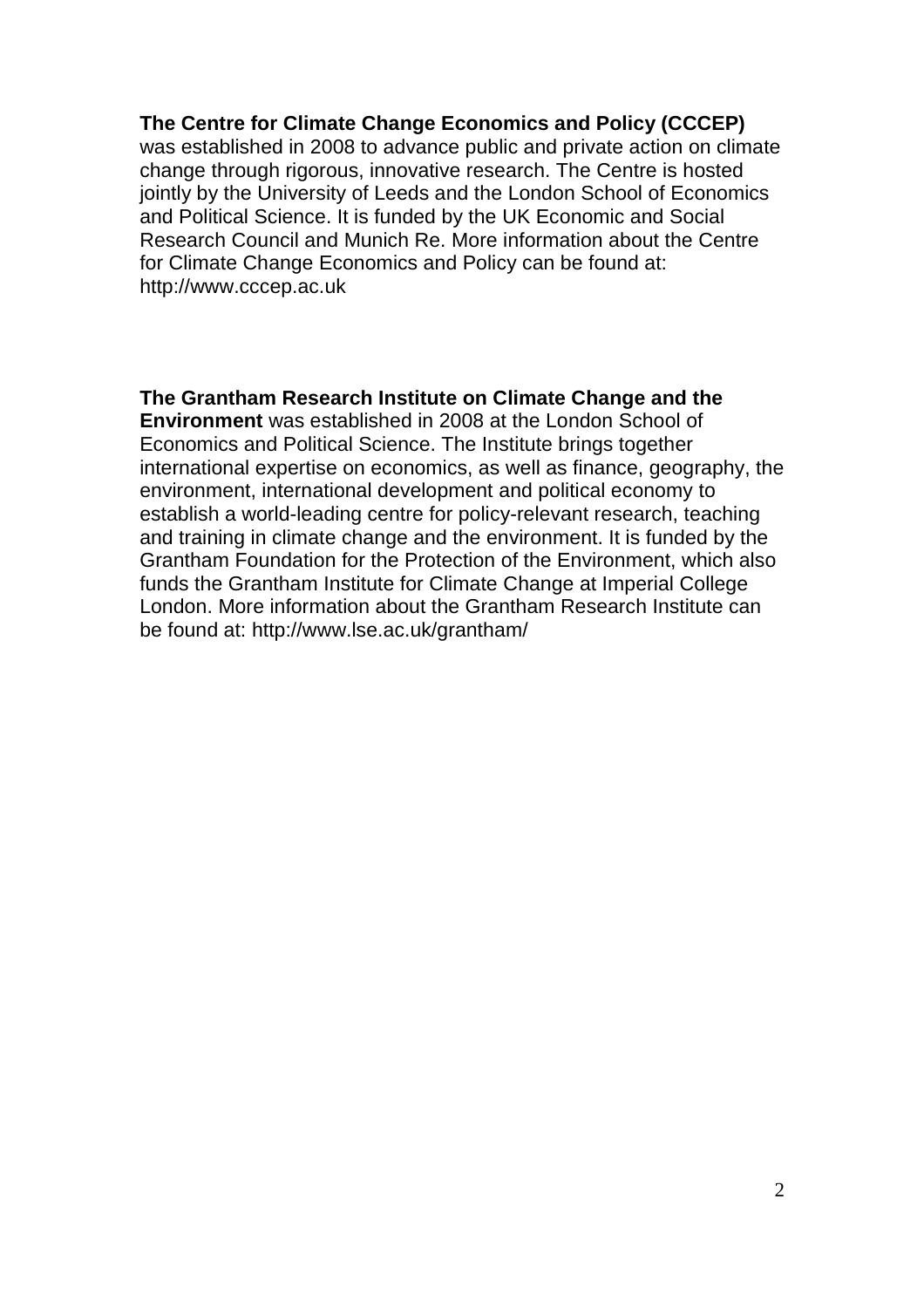Delivering climate finance: principles and practice for funding the Fund

Mattia Romani and Nicholas Stern <sup>∗</sup>

1. Introduction and Context

 $\overline{a}$ 

The world must go through an energy-industrial transformation in the next few decades if it is to manage responsibly the immense risks of climate change. It must reduce the absolute level of global emissions of greenhouse gases (GHGs) by a factor of 2½ or more in 40 years and emissions per unit of output by a factor of 7 to 8 under reasonable growth assumptions; that is what is needed to give a 50-50 chance of holding to a 2 deg C increase in global temperatures relative to the  $19<sup>th</sup>$  century. That will require substantial investment in both developed and developing countries and major technological advance. Failure to cut emissions on this kind of scale would result in serious risks of temperature increases of 3,4,5 deg C and higher. These temperatures would likely transform the relationship between humans and the planet: we have not seen 3 deg C for 3 million years and 5 deg C for 30 million years – homo sapiens has been around for approximately 200,000 years.

The rich countries are not only wealthier and better equipped technologically than developing countries but they also emitted around 75% of cumulative global GHG emissions since the mid-19<sup>th</sup> century. The anthropogenic climate change which is occurring now and will occur over the next 20 years, which is largely the result of these past emissions of rich countries, will also require substantial investment in adaptation.

For these reasons an equitable climate change agreement must involve substantial support by the rich countries for the mitigation and adaptation investment which is necessary in poorer countries. The conclusions of the UNFCCC COPs held in Durban in December 2011, and in Cancun in 2010, point in this direction: action on reducing emissions will need to be taken globally, but poorer countries need to be assured, through financial support, of equal access to sustainable development.

The arithmetic is clear. The current total global emissions are nearing 50Gt CO2 equivalent (CO2e) p.a., with approximately 20Gt CO2e p.a. in the rich world and the remaining 30 Gt CO2e in the developing world.1 Taking into account the pledges in the Cancun agreement, by 2020 total emissions would be in the 48-52Gt CO2e range, with rich countries 16-19Gt CO2e, and developing countries at 32-33Gt CO2e2. If the rich countries accelerated their

<sup>∗</sup> Lord Professor Nicholas Stern is the IG Patel Professor of Economics and Government and Chairman, Grantham Research Institute at the London School of Economics and Political Science. Mattia Romani is a Senior Visiting Fellow at the Grantham Research Institute at the London School of Economics.

<sup>1</sup> Extrapolated from CAIT-WRI dataset. Including Land-Use Change & Forestry and Intl Bunkers

<sup>2</sup> For a detailed account of these estimates see UNEP. *The Emissions Gap Report*. November 2010.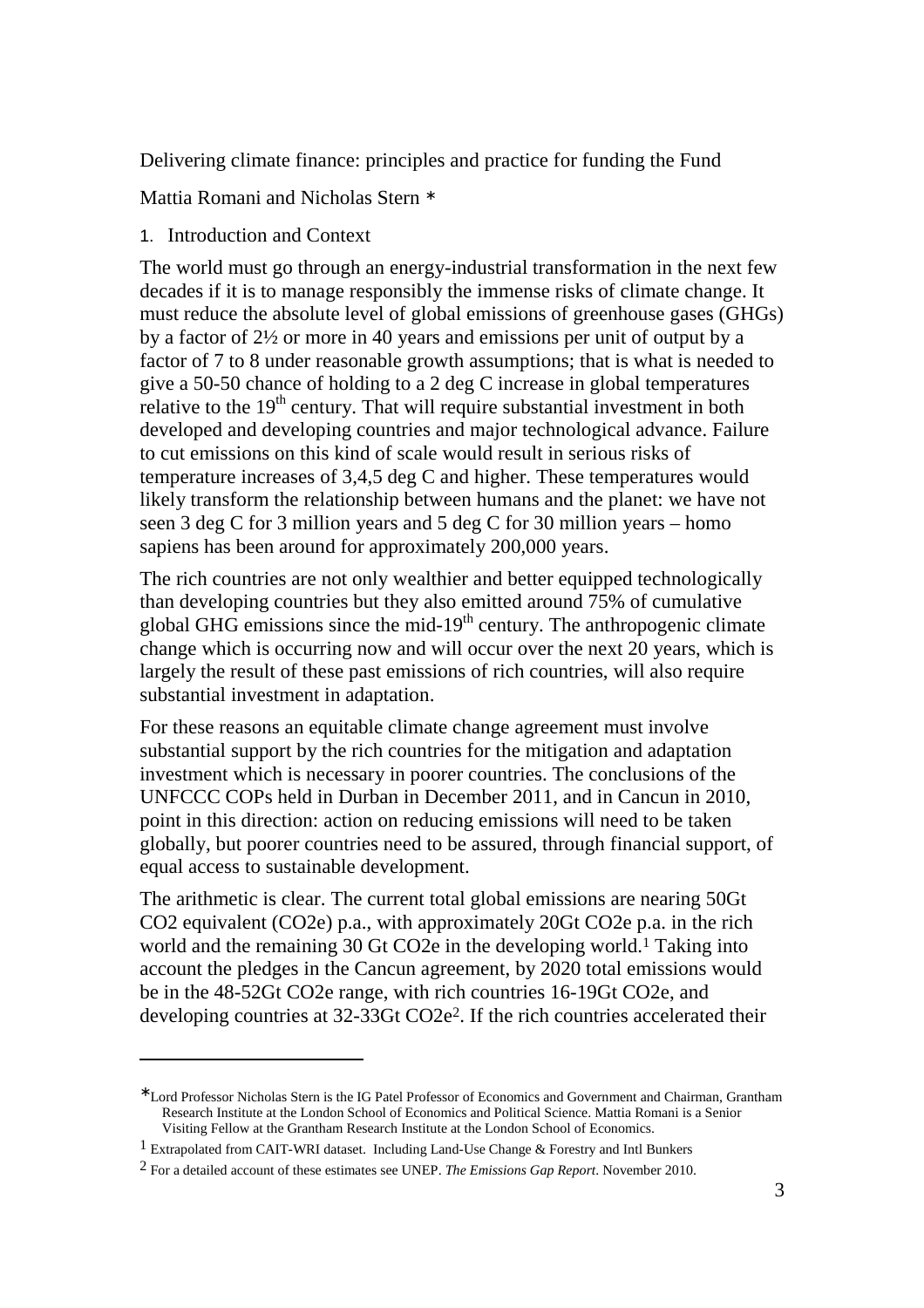actions to reduce emissions they could potentially get down to 10Gt CO2e by 2030. If poor countries managed to limit emission increases per capita to modest levels, they may hold their overall per annum emissions to approximately 40Gt CO2e by 2030. This would mean a total global flow of emissions of approximately 50Gt CO2e p.a. by 2030. Scientists tell us that to have a 50-50 chance of holding temperature below  $2^{0}C$  global emissions would need to be below 35Gt CO2e by 2030.

This brutal arithmetic has two consequences. One, the world needs to raise its game from the Cancun pledges starting now. Second, the rich countries simply cannot deliver enough by emission reductions alone to create the space that the poor countries understandably argue is their right given basic notions of equity and past history of emissions. That surely tells us that support to the developing countries in finance and technology at this vital stage of their fight against poverty is both critical and just. Such support should be major and should be at the heart of a plan to deliver on the Cancun objective of 'equal access to sustainable development'. The concept of sustainable development should surely include the  $2^{0}C$  target given the dangers the science indicates and the adoption of the target at the UNFCCC in Cancun. It surely does not mean equal access to an environmental train wreck.

Development, mitigation and adaptation are closely intertwined, e.g. adaptation is essentially development in a more hostile climate, and all three should be at the heart of developing countries', and indeed global, policies to manage climate change. Without effective management of climate change efforts to overcome poverty will be derailed.

At the same time, development ambitions such as the Millennium Development Goals (MDGs) and developing countries' long-term objectives were established before the grave dangers of climate change were fully understood by society. The development effort is thus more challenging than was anticipated when those objectives were set. In these circumstances it is important that provision of climate finance should be over and above the long-standing commitments to development finance. That is the notion of "additionality".

These arguments drove the logic behind the inclusion in the Copenhagen Accord of December 2009 (UNFCCC, COP15) of the provision of a flow of \$100 billion p.a. from developed countries to developing countries for climate finance. There are arguments for much larger sums (see below) but this would represent a significant start. The funds in the Accord were to be designated part public and part private, as much of the investment in the transformation process will come from the private sector. The equity case sketched above provides a strong argument for funds being grants and public, since private flows require repayment and come with other obligations. However, without this phrase "public and private" there would have been no Copenhagen Accord and no Cancun Agreement (COP16 of UNFCCC) in December 2010, an agreement which essentially brought the Copenhagen Accord into the UNFCCC.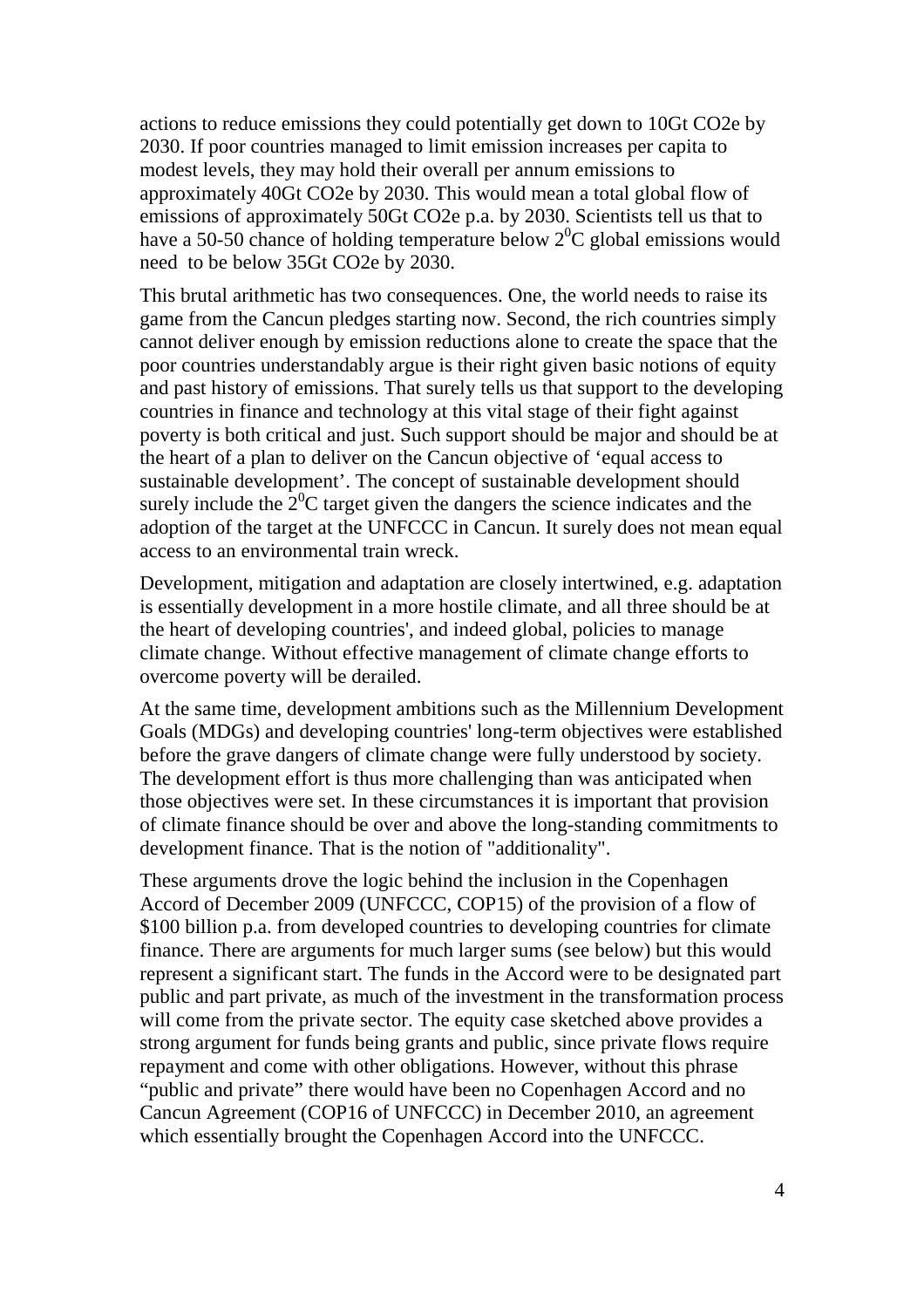The process that brought the outcomes of Copenhagen and Cancun started in December 2007 at COP13 in Bali. The impending economic crisis was not generally foreseen at this time. In December 2009, in Copenhagen, many thought that coordinated action would overcome the economic problems fairly rapidly. However, we now recognise that our economic systems are undergoing a profound and lengthy crisis, involving major macroeconomic structural imbalances (large surpluses and deficits in the international macroeconomic system), major debt and deficits in some countries and severe strains in the Eurozone; the prospects for growth are fragile. The macroeconomic imbalances mean that over the last 10-15 years immense capital flows have been going in the wrong direction—from developing and emerging markets to the advanced industrial countries—rather than taking advantage of opportunities for sound investment, low-carbon and climate-resilient investment, which would promote sustainable economic growth and poverty reduction in the developing world. Prior to the crisis there was a growing consensus that far more effective ways of deploying the world's savings were required, given the enormous needs for investments to promote development and to respond to the challenge of climate change. Financing investment in developing countries, and indeed the efforts to generate substantial finance for low-carbon technologies in the context of the COP process, should thus be seen not only as part of an equitable agreement, but also as part of a move to a more sound and efficient global allocation of investment, which could also contribute to a more stable long-run macroeconomic framework.

An important outcome of the COP process was the establishment of the Green Climate Fund, Part of the Durban Platform for Enhanced Action, the purpose of which is to provide a delivery vehicle for mitigation and adaptation finance. But where will the resources to fund the Fund come from?

The High-Level Advisory Group on Climate Finance (AGF), established by the UN Secretary General after Copenhagen, worked during 2010 to produce a set of proposals on sources for this funding. The AGF report3 was published in October 2010 and proposed a funding package based on a collection of sources. It has been followed by a number of documents and reports over the past year. A few of these papers have explored in more detail some of the potential sources of finance suggested in the AGF report, providing some important quantification and assessing practicality.4 Most have fallen short, though, of placing at the heart of their analysis the strong set of sound economic principles that is at the core of the AGF report. In our view, the AGF report offers the most coherent, well-founded and developed package now available for

<sup>3</sup> See : http://www.un.org/wcm/content/site/climatechange/pages/financeadvisorygroup

<sup>4</sup> See for instance World Bank (2011). Mobilizing Climate Finance. Washington DC (http://climatechange.worldbank.org/content/mobilizing-climate-finance , in particular Annex 3 by the OECD, on fossil fuel subsidies) and Houser, Trevor and Jason Selfe (2011). Delivering on US Climate Finance Commitments, Working Paper 11-19, Peterson Institute for International Economics, Washington DC (http://www.iie.com/publications/interstitial.cfm?ResearchID=1992 )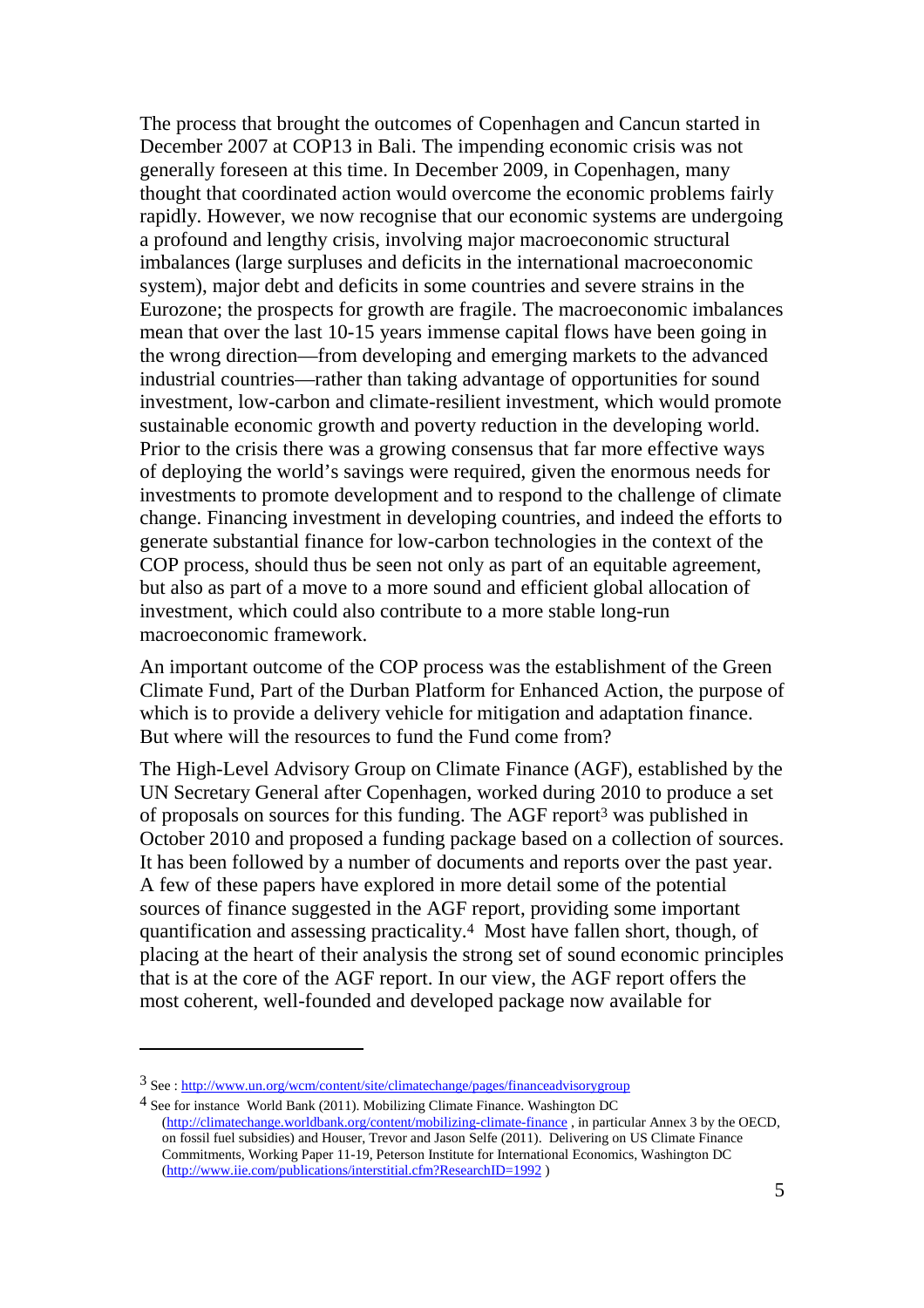"funding the Fund" and accordingly in this paper we set out their logic and provide an assessment one year on from publication.

The funds raised following the principles of the AGF report would not necessarily flow entirely through the Green Climate Fund. Decisions on how to channel new funds would presumably be taken by potential providers and recipients of funds.

What is needed is a reliable and principle-based bundle of sources of finance, involving both public and private instruments that can be scaled up according to the adaptation and mitigation financing needs of developing countries, in the context of their development plans and programmes. And they should provide incentives for production and consumption around the world consistent with the overall move to the low-carbon economy. Little has been done since the AGF report was issued in terms of securing such solid financial foundation to the Green Fund. Because it takes time to build the crucial elements of taxation based on economic principles, in particular in relation to the GHG externalities, we need to start now. We should recognize that in the interim there will need to be initial financial flows based on existing sources.

The Durban Platform re-establishes the importance of identifying such sources of finance and sets clearly the challenge of building towards this finance over the coming years. We must fund the Fund.

#### 2. Existing trends in financial flows

 $\overline{a}$ 

Recent research indicates that current flows of climate finance are significant and are likely to continue increasing strongly over the next decade. A recent report by the Climate Policy Initiative (CPI) suggests that flows to developing countries supporting low-carbon development activities are currently close to \$100 billion per annum.<sup>5</sup> Out of the estimated \$97 billion approximately \$55 billion is private sector investment, while approximately \$21 billion is public grants, and the rest is mostly bilateral and multilateral institutions' lending instruments. Carbon markets are a very small share of the total, less than \$2 billion. Private funding is in the form of direct equity and debt into capital investment, partially generated as a result of the leverage of bilateral and multilateral banks. The importance of the necessary transformation is increasingly recognised and the process of change is under way, albeit far too slowly to achieve a reasonable chance of holding to a 2 degree increase, without substantial acceleration.

A majority of the world's growth in the next decade is likely to be in the developing countries and thus a change in the nature of that investment towards low-carbon is critically important. Developed countries must move rapidly too

<sup>5</sup> Based on a review of existing climate finance data available. While sources differ in their timing, data mostly relate to 2009 and 2010.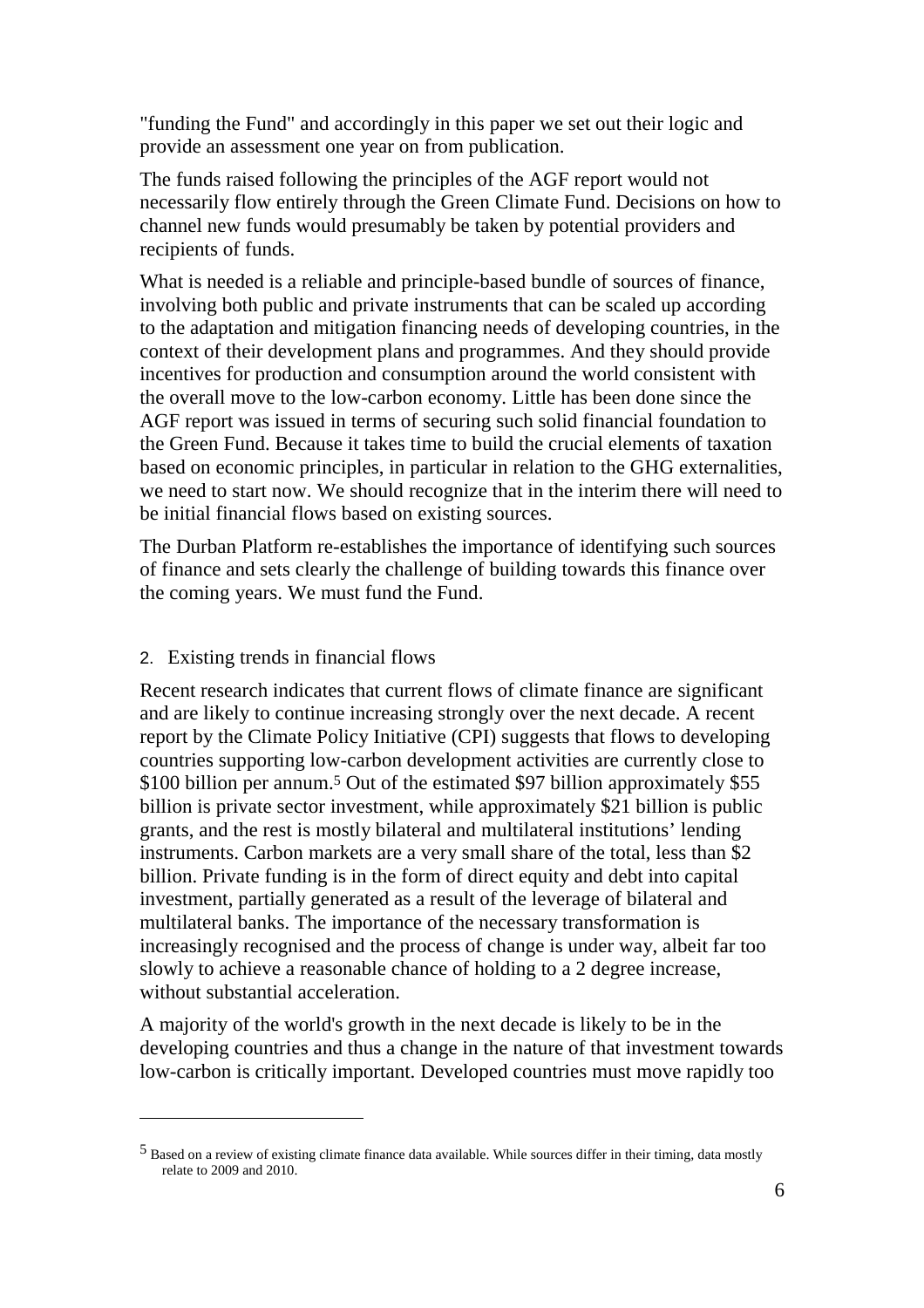– they have a responsibility to provide examples and to develop and share technology, given their high current and past emissions per capita, their wealth and their access to technology.

Investment in low-carbon infrastructure around the world has increased substantially over the last decade and, after a slow down at the climax of the global financial crisis in 2009, they have continued to rise strongly. According to a recent report by UNEP/Bloomberg New Energy Finance, the investment in renewable energy in developing countries increased, on average, by more than 50% a year between 2004 and 2010, and 10% a year over the last 3 years despite the crisis.<sup>6</sup> If similar rates of increase were to continue over the next 10 years, and taking the estimates by CPI as a guideline, overall private sector investment to developing countries in low-carbon or adaptation activities would far exceed the \$200 billion figure estimated by the AGF.

These numbers may mislead the reader into believing that the \$100 billion pledge is easy to achieve or, indeed, has already been achieved. This is not the case. While the current flow of funds to low-carbon activities in the developing world may be close to \$100 billion, this does not mean that the Copenhagen pledge has been met. First, the pledge is for *additional* funds, and thus arising as a result of policy action by rich countries to promote flows; most of the current flows of \$100 billion pre-date the pledge. Current flows are also not *incremental* in their nature, i.e. they represent the full capital investment, not the additional cost of low-carbon infrastructure vis-à-vis traditional infrastructure. Finally they constitute overall gross flows, i.e. including the full amount of loans that carry obligations for repayment; they are not in this sense net contributions.

The figures mentioned above indicate, however, that there already exist significant flows of climate finance to developing countries. There is a process under way which can be and should be accelerated. We should note that the \$100 billion pledge constitutes only a small part of what the flows will have to be over the next decades. These numbers underline the size and scale of the opportunity. Action to protecting forests, while reducing the emission from deforestation, is already underway in several countries and is proving to be an opportunity to generate growth from the forests themselves.7 Investors are increasingly realizing that the future of economic growth is in the low-carbon economy and are investing accordingly. They have also recognized the strong actions and policy that many developing countries governments are taking to lay the foundations for low-carbon growth in their economies.

There is much that developed countries can do through public action to help accelerate these flows. Measures include in particular support by multilateral

<sup>6</sup> *Global Trends In Renewable Energy Investment - Analysis of Trends and Issues in the Financing of Renewable Energy*. UNEP, 2011.

<sup>&</sup>lt;sup>7</sup> See for instance the work carried out by Brazil and Indonesia in indentifying alternative economic growth opportunities in forests (see www.gggi.org for a summary of the analysis).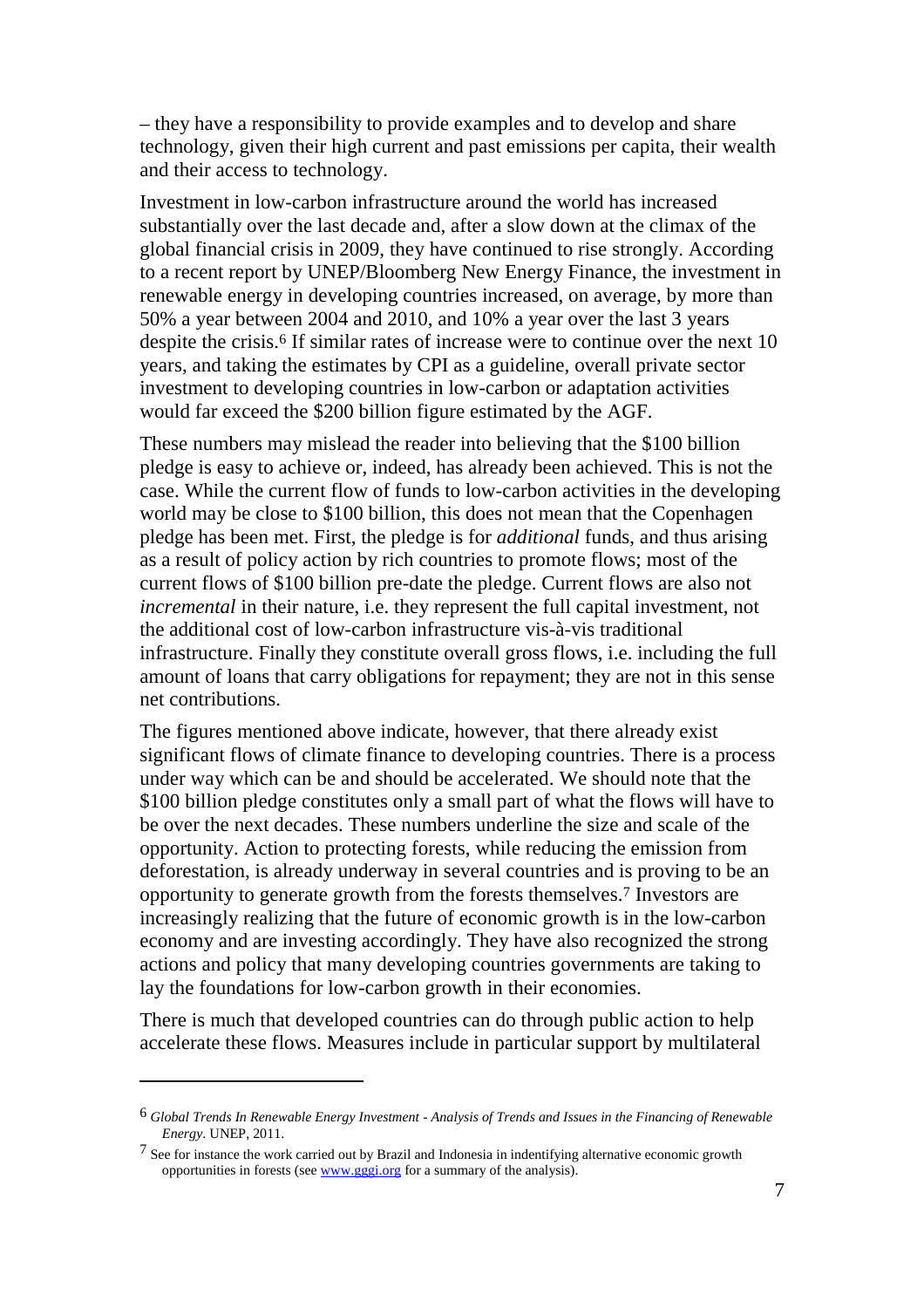and bilateral institutions for policies in developing countries which can foster investment and financial measures that can help share and reduce risk. Indeed the involvement of multilateral institutions in the investment can itself reduce risk and attract private capitals.

In this context, while relatively small, the pledge of \$100 billion in the Copenhagen Accord is of great importance. It is crucial to support developing countries in this transition, particularly by creating mechanisms to leverage private investment, including by managing and reducing risk, and by investing in the adaptation needs of a changing climate, particularly in small states that would otherwise struggle attracting investment.

#### 3. Funding the Fund

### 3.1 The principles

Sound policy should be based on clear principles. Broadly they should: present additional resources on the necessary scale, and thus take account of both the size of the base for taxation and political acceptability; foster effective and efficient incentives for the transition to a low-carbon economy; and involve both private and public investment. These can be translated in this context into the following:

i. *Taxing the bad*. Sources should contribute to tackling the problem, i.e. taxing for the damage from emissions and thus correcting the market failure associated with the GHG externality and promoting efficiency.

ii. *Additionality as new-ness or innovative finance*. The Copenhagen Accord indicates that the \$100 billion p.a. should be 'new and additional'. Some clarity on this concept is essential but it is not easy to be precise. One cannot say with any confidence what investment or development flows to developing countries would have been in 2020 if we had not thought about climate change. For the purposes of identifying the contributions to the \$100 billion p.a. from each source and potential ranges, the AGF adopted a conceptual approach based on *new-ness* of sources, rather than attempting to work with a rigid, and inevitably somewhat arbitrary, definition of 'additionality' relative to a reference case. This corresponds in large measure to the motivation in the Accord considering new and innovative sources of finance which go beyond those which would otherwise have been used.

iii. *Incidence on rich countries*. The measures considered to raise finance should have no net incidence implications for developing countries if they are to constitute net flow from developed to developing countries. This has two implications: first, sources of finance that have incidence on developed countries only should be preferred (e.g. revenues from carbon taxes or cap-andtrade auctions in the context of the commitments made by developed countries to reduce their emissions); second, if sources of finance have a direct or indirect incidence effect on developing countries, these should be compensated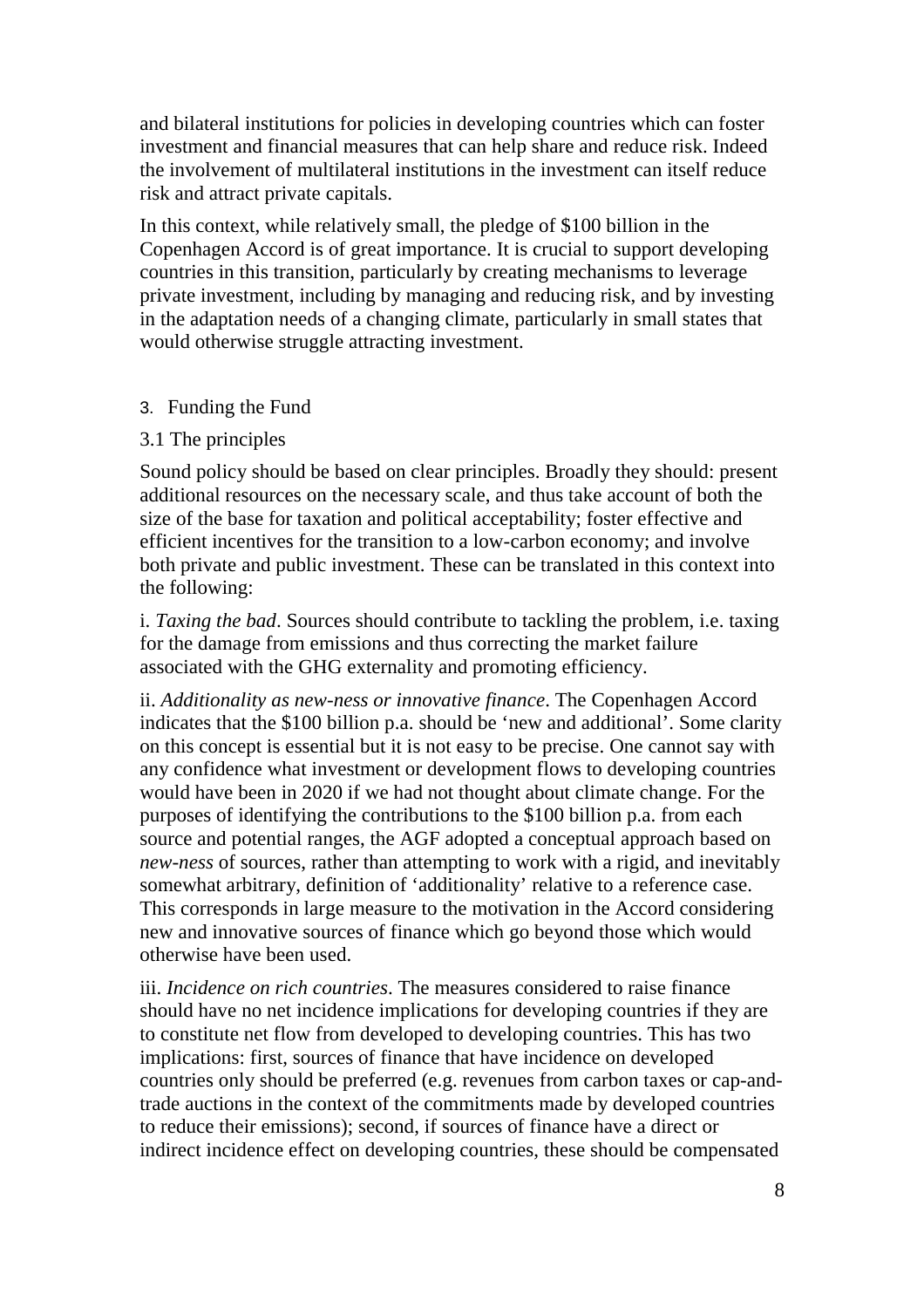accordingly; for example, if a tax on international aviation is introduced, flights between developing countries should be either exempt or compensated, from a perspective of flows going from developed to developing countries. One would hope however that developing countries would themselves put a price on or regulate such emissions, since the damage from emissions is independent of their source.

iv. *Promoting public and private sources*. While private sources will take the lion's share in terms of financing the capital needed for the new energy and industrial revolution, public funds will also be required for many activities. These include mitigation investments that are unlikely to attract sufficient private finance because of associated market failures, for example those involving R&D or the building of networks, risk-sharing instruments to leverage private investments (e.g. debt guarantees, first-loss equity, etc) and those adaptation investments unlikely to attract private finance.

v*. Scalability and robustness*. There is uncertainty about the necessary scale of climate action. This implies that the bundle of financial sources chosen to fund the Fund will need to be scalable and thus the base of taxation should be substantial so that rates are not too high. The bundle should be flexible, both to put the Fund in a position to fund strong action and to deliver different combinations of grants and loans depending on the mix of investment and its finance that is required. Recent research on the scale of required adaptation investment indicates that, on their own, they are larger than the full \$100 billion specified in the Copenhagen Accord.<sup>8</sup>

vi. *Raising domestic revenues in developed countries*. Sources of climate finance considered here have the potential to raise substantial public finance, some of which could be available to meet domestic (not necessarily climaterelated) fiscal requirements. This is particularly important during the current period of especially severe fiscal pressures in many developed countries, when governments look at opportunities to increase revenues through efficient taxation. The magnitude of these opportunities will depend on the circumstances and choices of individual countries and on the acceptability of earmarking of the selected instruments, but both the AGF Report and subsequent analysis estimate total government revenues to be in the hundreds of billions of dollars. <sup>9</sup>

Further, the package of instruments adopted should carry two types of consistency. They should be mutually reinforcing and not contradictory.

<sup>8</sup> See for instance Fankhauser, Sam (2010). *The Costs of Adaptation*. Wiley Interdisciplinary Reviews: climate change, v.1. World Bank (2010) *EACC Synthesis Report*, Washington DC. UNDP (2008) *Human Development Report: Fighting Climate Change*, New York.

<sup>9</sup> The World Bank estimates a revenue base of \$250 billion p.a. from carbon pricing, of 22 billion for taxation on international transport, and of 40-60 billion from the removal of fossil fuel subsidies. For a more detailed breakdown of total revenues see World Bank (2011). Mobilizing Climate Finance. Washington DC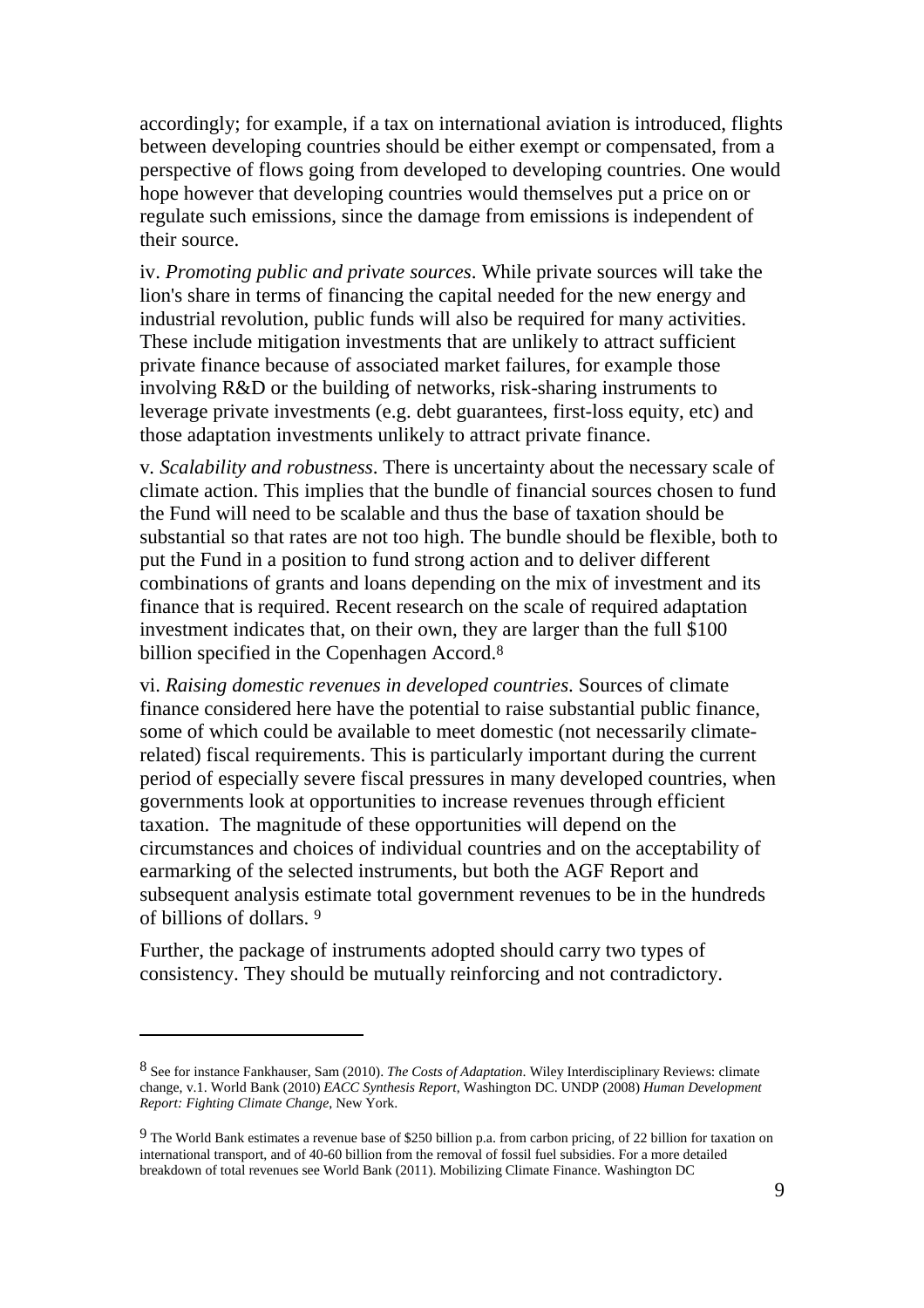Second they should be at an intensity which is at least consistent with the Cancun ambitions and capable of being strengthened as ambitions strengthen.

The distinction between *'net'* and *'gross'* definition of flows is of great importance in understanding the nature of support which the flows embody. A private sector loan at market rates for low-carbon investment does not increase the net resources available to a country. The same is true of a public-sector loan at market rates. In contrast direct contributions such as aid (whether from public or philanthropic sources) without repayment obligations which are over and above existing commitments do in fact increase the overall net resources available to that country. So do concessional loans, which do carry a repayment obligation, but implicitly have a 'grant equivalent' value depending on the nature of their concessionary element. An increase in the gross flow, i.e. the total value of the loans and grants, is of interest as it is an indication of the overall activity in this area which is being financed. And the innovation and scale of new types of investment carry important information and learning about future opportunities and the overall direction of the economy.

Thus public/private and net/gross are relevant distinctions and none should be dismissed. But there should be special emphasis on net increases. Perhaps unsurprisingly, developing countries focus on the net-public combination of sources when looking at climate finance flows. This derives from the fact that there is a powerful equity argument for a high share of public funds in the \$100 billion pledge. Many developing countries can already borrow at reasonable market rates but need additional resources to leverage private investment to the scale required for the radical change involved in moving to a low-carbon economy.

The political acceptability the origin and use of such financial flows, both from the perspective of developing and developed countries, could involve a number of issues of public confidence. It will influence their potential size, growth over time, and uncertainty of revenues. We will discuss this later in the paper.

#### 3.2 Sources

The AGF examined the attractiveness of 'bundles' of financial sources, i.e. combinations of sources, against the six criteria above. It sought bundles with elements that are mutually supportive and consistent.

There are several important advantages to taking a 'bundle or package approach'. A range of sources allows countries flexibility in choosing domestic sources according to countries' preferences. Such an approach allows for the spreading of the risks associated with individual sources not delivering the expected flows and hence makes overall flows more reliable. Different sources can reinforce each other. For example risk-sharing instruments through International Financial Institution (IFI) will be more effective in leveraging investment if carbon pricing instruments are in place, strengthening arguments for their joint inclusion in any package or bundle. Some sources will overlap with each other, and there would be arguments for a direct choice between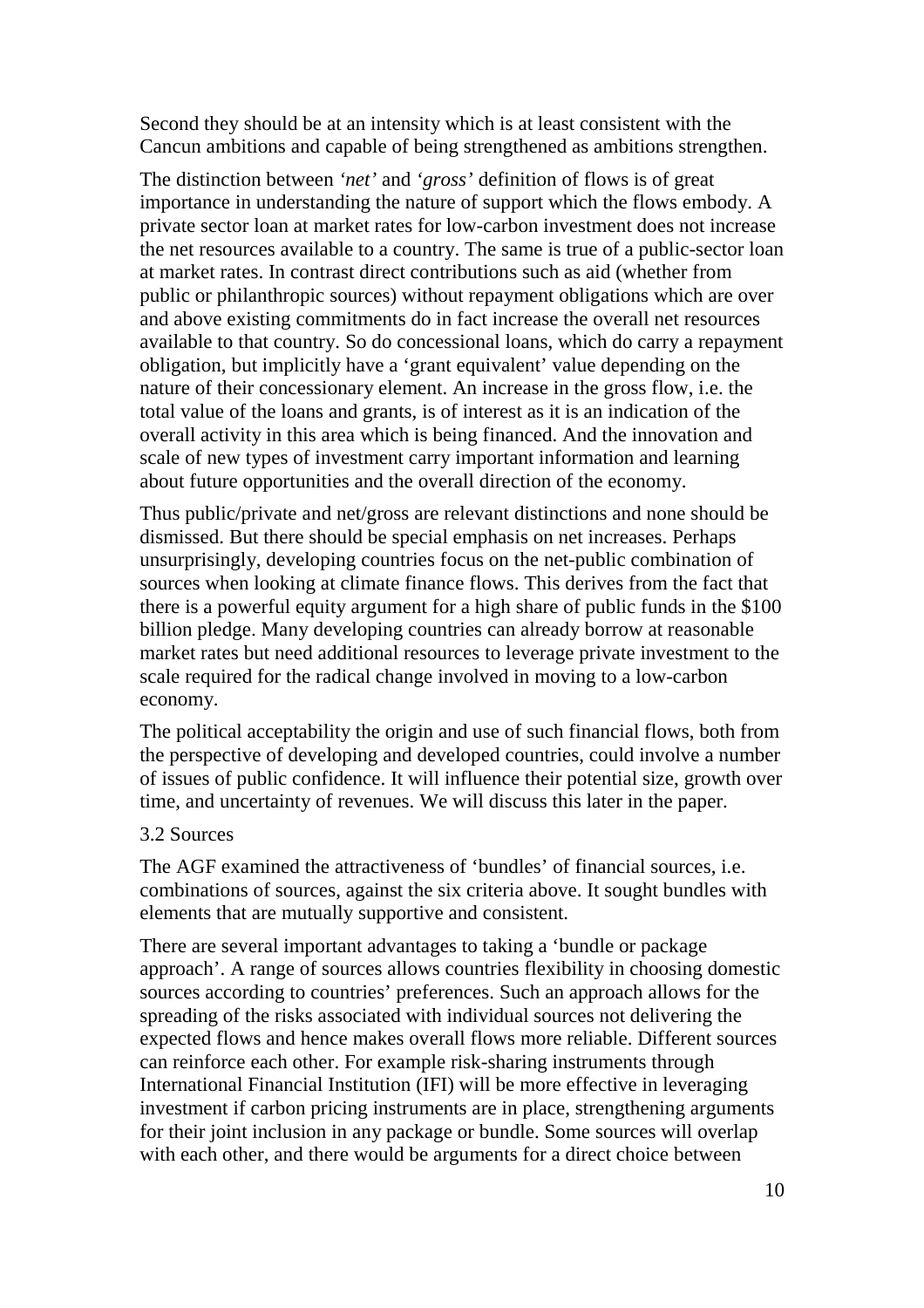them. The overall revenue potential of a bundle, therefore, is not necessarily the sum of its parts. It is in particular the dynamic relationship between the sources, and the potential for mutual reinforcement in the wider context of a move towards a low-carbon economy, that matters here. The portfolio approach pursued by the AGF Report attempts to move the debate on sources from picking individual sources in isolation, "a menu approach" to reliable, selfreinforcing bundles of sources that both benefit from and contribute to laying the foundations for the low-carbon economy.

The individual sources that can constitute the components of the bundles have been described extensively both by the AGF report and in subsequent literature. In summary, the sources examined were as follows:

1) Public finance

- Revenues from the international auctioning of emission allowances (such as assigned amount units (AAU) under the Kyoto Protocol): this would involve retaining some allowances from developed countries and then auctioning them to raise revenues;
- Revenues from the auctioning of emission allowances in domestic emissions trading schemes: this would involve the auctioning of domestic credits (as in the European Union Emission Trading System phase III) and allocating some part of associated revenues;
- Revenues from offset levies: this would involve withholding a share of offset revenues as a global source, as currently done in the Clean Development Mechanism (CDM);
- Revenues generated from taxes on international aviation and shipping: this would either involve some levy on maritime bunker/aviation jet fuels for international voyages or a separate emissions trading scheme for these activities, or a levy on passenger tickets of international flights; it is inefficient and distortionary to leave these externalities untaxed;
- Revenues from a wires charge: this involves a small charge on electricity generation, either on kWh produced or linked to carbon emissions per kWh produced; some of these measures may lead to double-taxation if applied together with carbon related taxes;
- Revenues generated by removing fossil energy subsidies in developed countries: this comprises budget commitments freed by the removal of fossil energy subsidies, part of which can be diverted towards climate finance. It should be noted that hydrocarbon subsidies in developing countries are worth hundreds of billions of dollars p.a., wasting precious revenues and distorting incentives. But these are matters for developing countries to decide;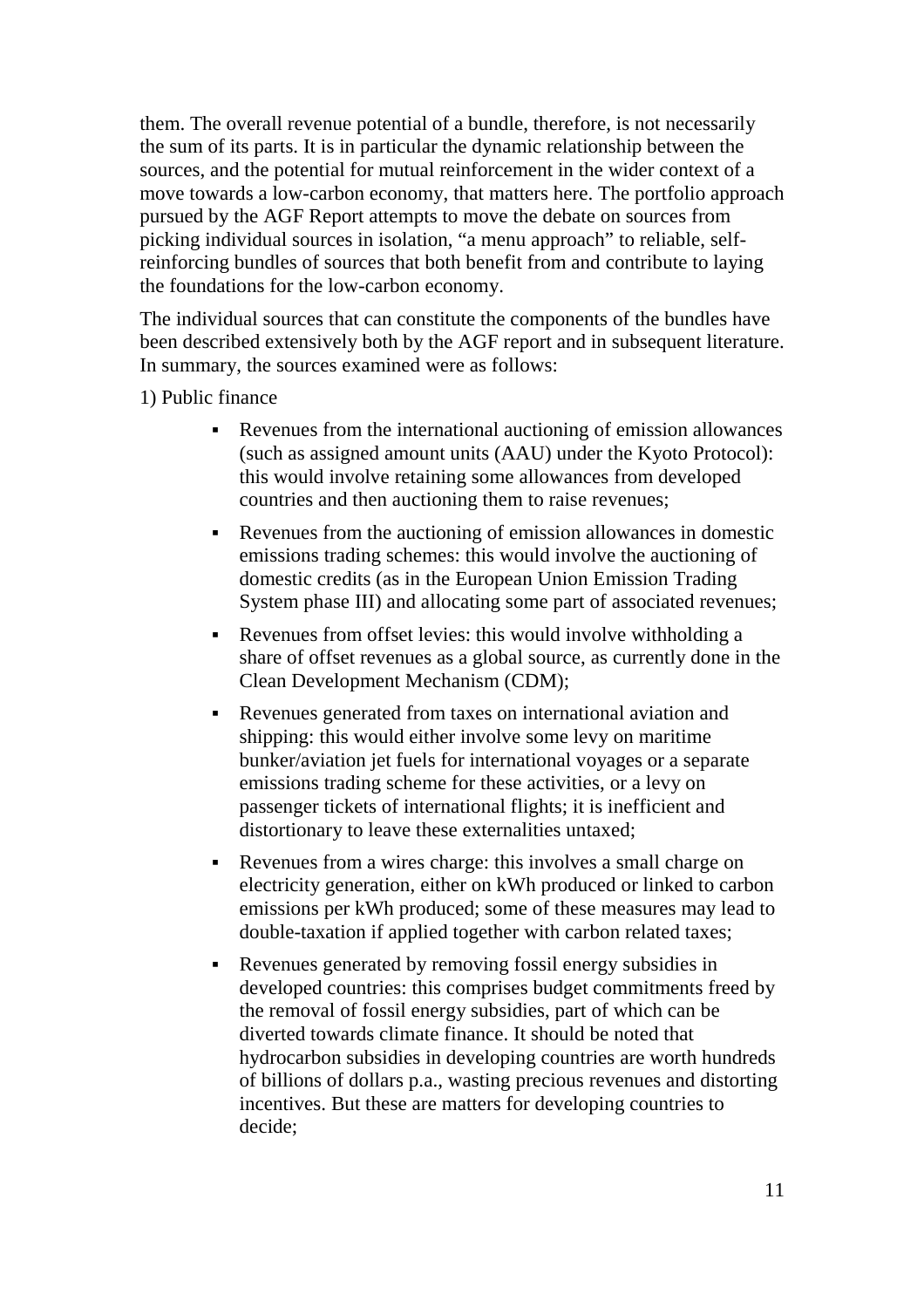- Revenues from fossil fuel extraction royalties/licences: these could be allocated in part to international climate finance;
- Revenues from carbon taxes: this is based on a tax on carbon emissions in developed countries raised on a per-ton-emitted basis;
- Revenues from a financial transaction tax: this builds on existing proposals on a global financial transaction tax (with a focus on foreign exchange transactions). Concerns were raised as such a tax is motivated by the externality arising from financial market volatility rather than the externality of greenhouse gases and is, depending on the design, international in its basis;
- Direct budget contributions: this involves revenues provided through national budgetary decisions;

2) Development bank instruments:

- Resources generated via multilateral development banks using current balance sheet headroom;
- Resources created via potential further replenishments and paid-in capital contributions by countries to multilateral development banks (i.e., generating new cash resources for multilateral development banks). These could support both highly concessional IDA-type loans and non-concessional loans;
- Potential contribution to a fund dedicated to climate-related investment financed on the back of commitment of existing or new Special Drawing Rights of the IMF;
- 3) Carbon market finance

This refers to transfers of resources related to purchases of offsets in developing countries. Carbon markets offer important opportunities for directly financing new technologies in developing countries, and for leveraging private investment. Presently, the majority of resources are generated via private entities and governments in developed countries purchasing project-based offsets from private entities in developing countries through the CDM. Additional flows could be generated when and if carbon markets are further developed and deepened. The potential scale of resources is dependent on the stringency of the emissions reduction commitments of developed countries, and thus on carbon-market prices, on carbon market design and on the availability of eligible emissions reductions in developing countries.

4) Private capital flows

The relevant flows are those arriving from international private finance resulting from specific interventions by developed countries. The interventions include the use of risk mitigation or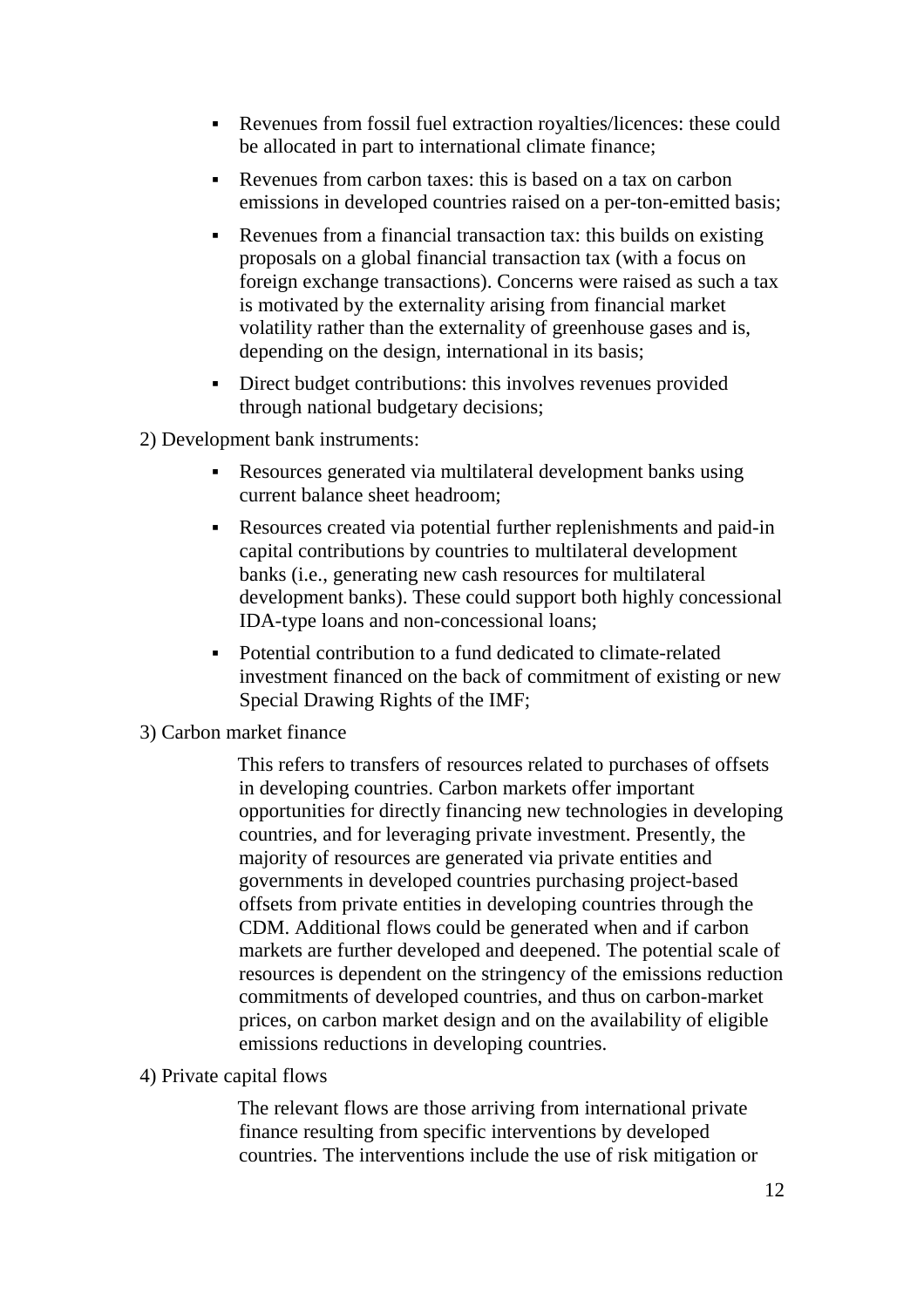revenue-enhancing instruments that compensate private investors for otherwise lower than risk-related required rates of return (also referred to as "crowding in") as well as capacity-building for adaptation and implementation of climate policies in developing countries. Such flows cannot be committed ex ante, since they depend on private choices; however, developed country policy actions, as well as the multilateral and bilateral development banks, can catalyse and foster additional private sector flows.

The following table gives an estimation of the potential gross revenue that could be generated from the individual sources.<sup>10</sup>

| Table 1: Assessment of revenue potential for international climate of individual |  |
|----------------------------------------------------------------------------------|--|
| sources                                                                          |  |

| 2020 estimates,<br>\$ billion                                                                       | Low carbon price $(\$15)$                                               | Medium carbon price<br>(\$25) | High carbon price<br>$(\$50)$ |
|-----------------------------------------------------------------------------------------------------|-------------------------------------------------------------------------|-------------------------------|-------------------------------|
| Public finance sources                                                                              |                                                                         |                               |                               |
| <b>AAU/ETS</b> auctions                                                                             | $2 - 8$                                                                 | $8-38(25-50)*$                | 14-70                         |
| Offset levies                                                                                       | $0 - 1$                                                                 | $1 - 5$                       | $3 - 15$                      |
| <b>International</b><br>transport: Maritime<br>and Aviation                                         | $3 - 8$                                                                 | $6-11(7-11)*$                 | $11 - 25$                     |
| Carbon tax (other than<br>auctions of assigned<br>amount units and<br>emissions trading<br>schemes) | Approximately 10 for every \$1/t                                        |                               |                               |
| Wires charge                                                                                        | 5 for a charge of \$0.0004/kWh or \$1/t of CO2e                         |                               |                               |
| Removal of fossil<br>subsidies                                                                      | $3-8(4-12)*$                                                            |                               |                               |
| Redirection of fossil<br>royalties                                                                  | Approximately 10                                                        |                               |                               |
| Financial transaction<br>tax                                                                        | $2 - 27$                                                                |                               |                               |
| Contributions from IFIs                                                                             |                                                                         |                               |                               |
| <b>IFIs</b>                                                                                         | For each 10 in capital replenishment, $\sim$ 30-40 in gross MDB lending |                               |                               |
| Private finance sources                                                                             |                                                                         |                               |                               |
| Carbon market offsets                                                                               | $8 - 12$                                                                | 38-50 $(20)*$                 | 150                           |

<sup>10</sup> Based on AGF analysis and on WB Mobilizing Climate Finance paper. See Appendix 1 for the overview of assumptions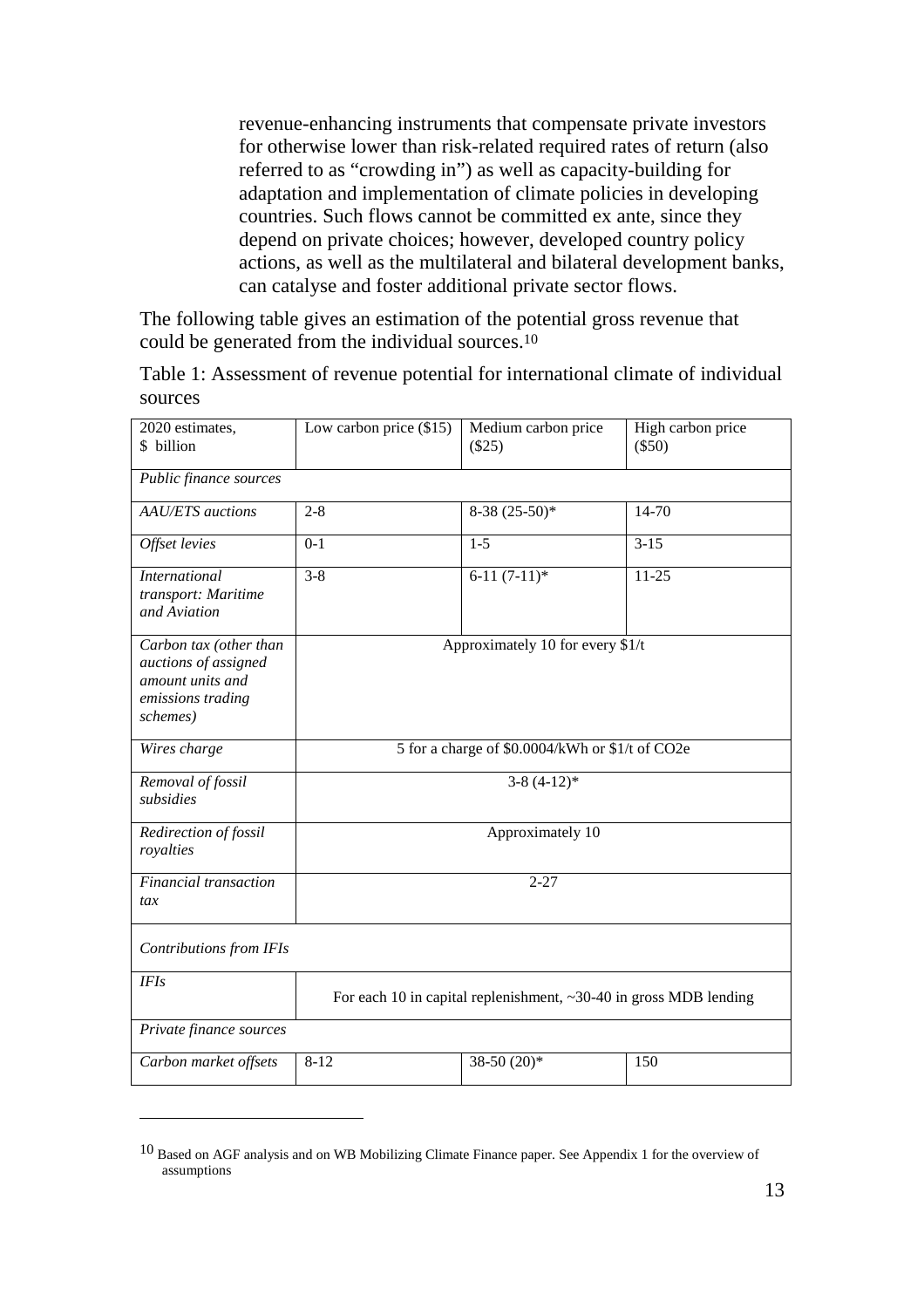| Private finance                                                                                            | Up to 200 billion, generated with a leverage factor of 2-4 on public |  |
|------------------------------------------------------------------------------------------------------------|----------------------------------------------------------------------|--|
|                                                                                                            |                                                                      |  |
|                                                                                                            | flows/carbon market offsets. (100-200*                               |  |
|                                                                                                            |                                                                      |  |
|                                                                                                            |                                                                      |  |
| * Estimates in parenthesis are from World Bank (2011). Mobilizing Climate Finance. Washington DC           |                                                                      |  |
|                                                                                                            |                                                                      |  |
| Note: The figures in this table refer to the flows available for international climate finance using $AGF$ |                                                                      |  |
|                                                                                                            |                                                                      |  |
| and World Bank assumptions. A substantial amount of revenues, not accounted for in this table, would       |                                                                      |  |
| be retained in national budgets. For example, the AGF assumes that 90% of auction revenues and 50-         |                                                                      |  |
| 75% of travel would be retained domestically                                                               |                                                                      |  |
|                                                                                                            |                                                                      |  |

What emerges clearly from the analysis of individual sources is that none of them, on their own, would be sufficient to provide the required flows to meet the \$100 billion commitment. This is yet another reason to prefer a portfolio or package approach to funding the Fund. Bundles of sources can be built based on different governing principles by including these public and private sources based on their match to such principles, in particular by giving special weight to one or some of the six principles described above. For example, a bundle can be built around the principle of promoting 'carbon efficiency', i.e. prioritizing the use of sources that are directly related to carbon and apply a tax to the "bad", such as revenues from carbon taxes, from auctioning and carbon markets. Alternatively, bundles could be created following a principle of nondependence on carbon markets if, for instance, we want to ensure the reliability of the flows in the absence or weakness of carbon markets. Or bundles can be based on strong international cooperation, if the political conditions allow it. Such a bundle may include a larger share of revenue generated through an international transport tax, with a substantial part of funds being channelled through MDBs. Alternatively, one can envisage a domestic-focused bundle that relies on domestic measures, such as revenues from carbon taxes/wire charges, or from auctioning permits. Some of the analysis carried out in the context of the AGF indicated that not all of these bundles would have the same potential in terms of raising revenues. In particular bundles based on carbon pricing in a context where there was little appetite for taxing emissions, or for international coordination of carbon markets and taxing international transport, would fall short of meeting the \$100 billion p.a. commitment.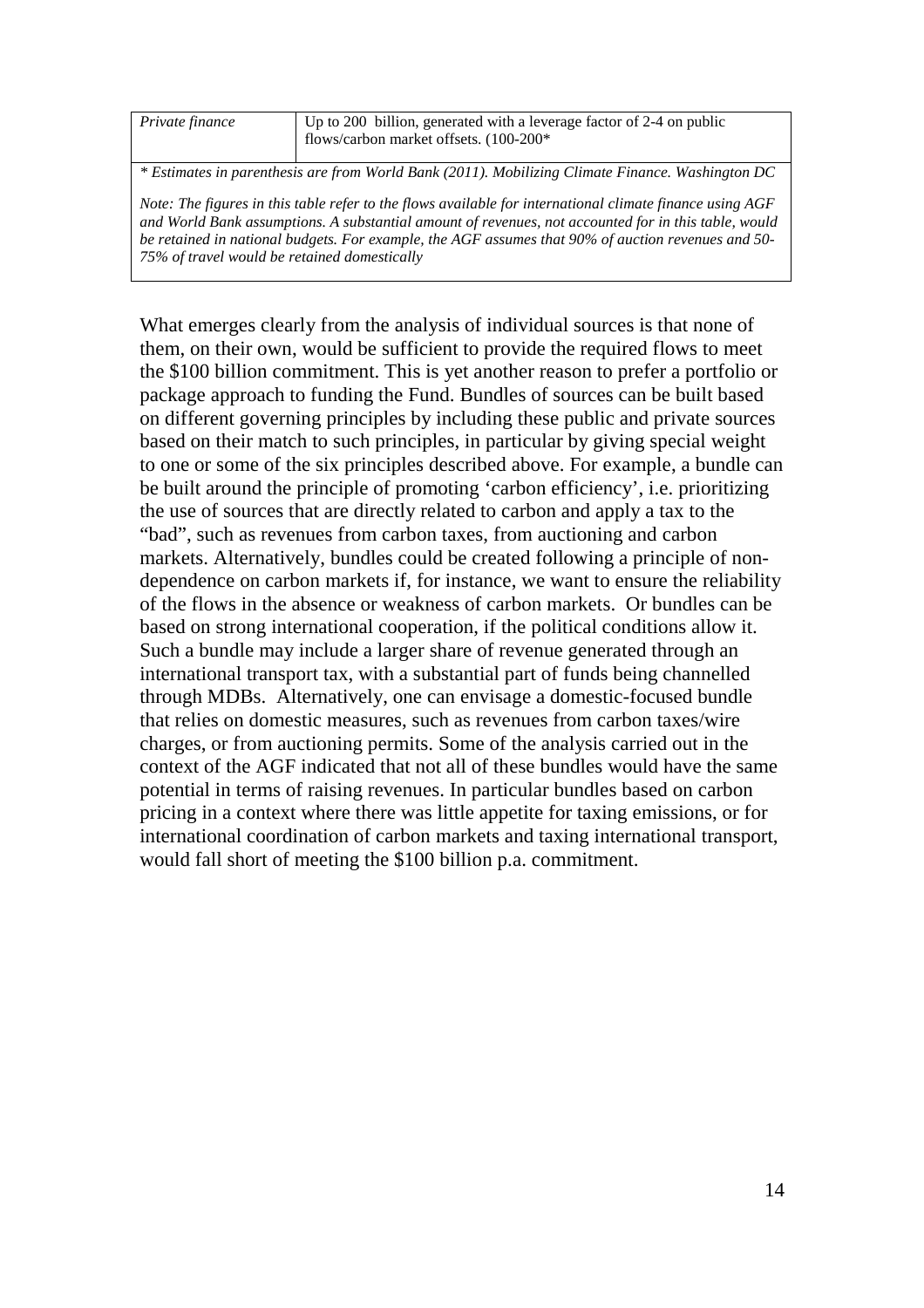

The examples of bundles in figure 1 illustrate some potential combinations that would suit different preferences and scenarios. Crucially, not all of them would generate the same amount of public and private flows or of net and gross flows.

This type of analysis, looking at the combined characteristics of different combinations, is of great importance in generating reliable and principled financial foundations for climate finance on the scale required, including for the GCF. Simple public finance principles – such as the ones used in the AGF to examine the individual sources (revenue potential, efficiency, incidence,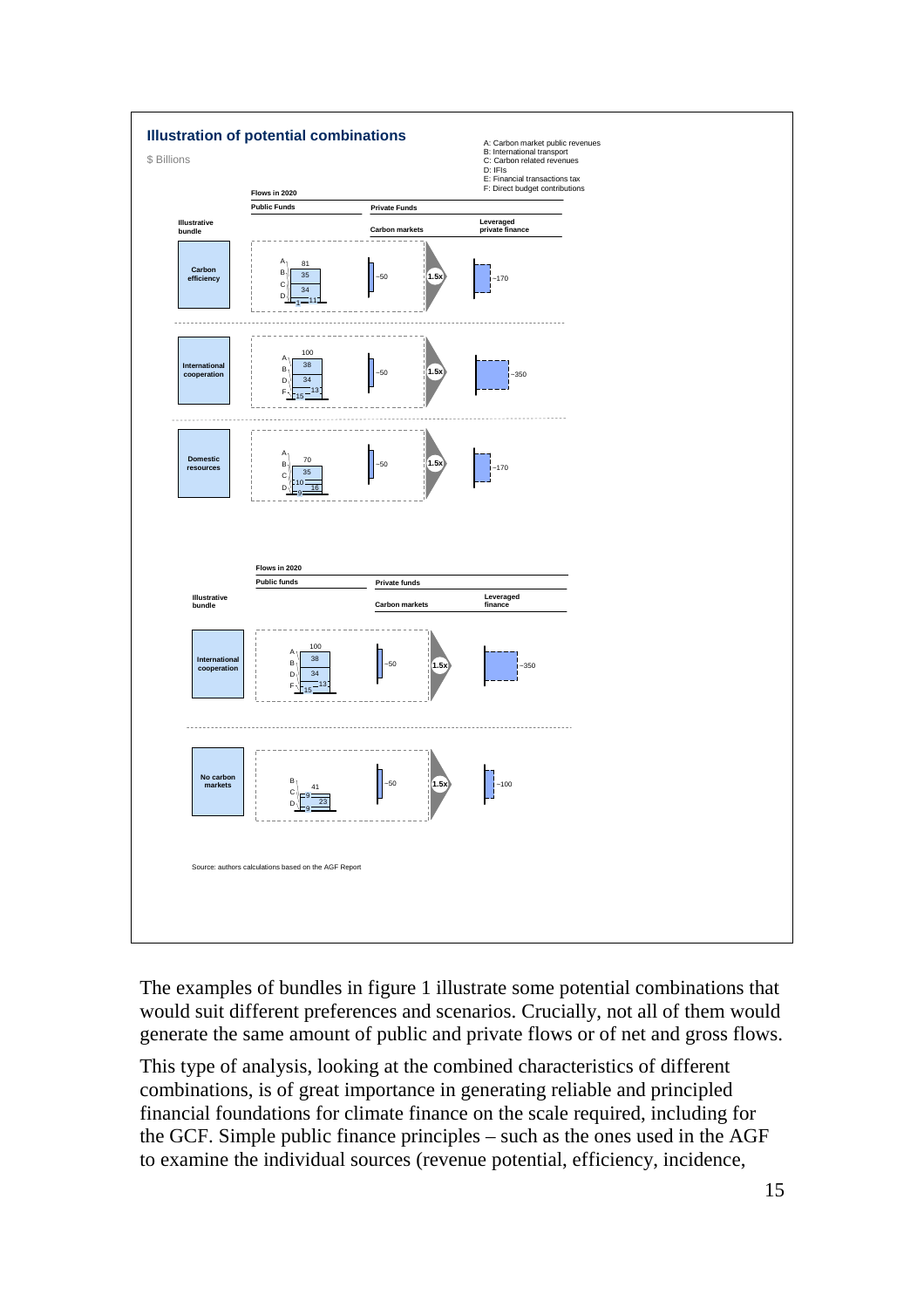practicality, reliability, additionality, political acceptability) can serve as sensible principles to examine different potential bundles.

A bundle of sources built around the principle of carbon efficiency, making use of the revenues generated through carbon markets and by taxing emissions, seems to be a particularly attractive option, particularly when associated with some international cooperation. The middle price of \$25 per tonne of  $CO<sub>2</sub>$  is probably a lower bound on the 2020 price which could be consistent with delivering on the Cancun pledges.

Even assuming the majority of revenues being retained domestically, the mix of instruments in such a bundle could deliver $1!$ :

- approximately \$30 billion p.a. in net public funds from the emissions trading/taxing, depending on the level of ambition and commitment of developed countries

- approximately \$30 billion p.a. in net public funds from taxing international transport and removing fossil fuel subsidies

- approximately \$20 billion p.a. in gross flows in the form of loans from IFIs, by investing an additional \$5 billion p.a. to their capital

- approximately \$250-300 billion a year in gross private flows generated by using the leverage potential of public funds

Such a bundle would leave substantial funds in national treasuries (amounting to \$150-200 billion globally). It would build on the self-reinforcing nature of its different components and contribute to the transition to a more efficient and sustainable low-carbon economy.

3.3 An assessment of potential sources and bundles according to the proposed principles

It is clear, assessing different bundles and sources, that those built on charges for the emission-related externality, consistent with an efficiency perspective, are preferable in principle, They are, though, largely dependent on the political willingness of individual countries to have a carbon market or some other mechanism to tax the externality on the back of strong emission reduction commitments. Without such political commitment there is little left in terms of individual sources that meet the principles laid out in this paper. In the absence of such commitment, attention would have to shift to alternative or existing sources if the financial commitment is to be narrowed.

There are some signals of such political commitment are more and more evident, both in developed and in developing countries. The EU, as made clear by the negotiations in Durban, continues its commitment to creating a strong

<sup>&</sup>lt;sup>11</sup> The estimates for this bundle are based on the AGF Report analysis and on the subsequent analysis by the World Bank on taxation of international transport and removal of fossil fuel subsidies.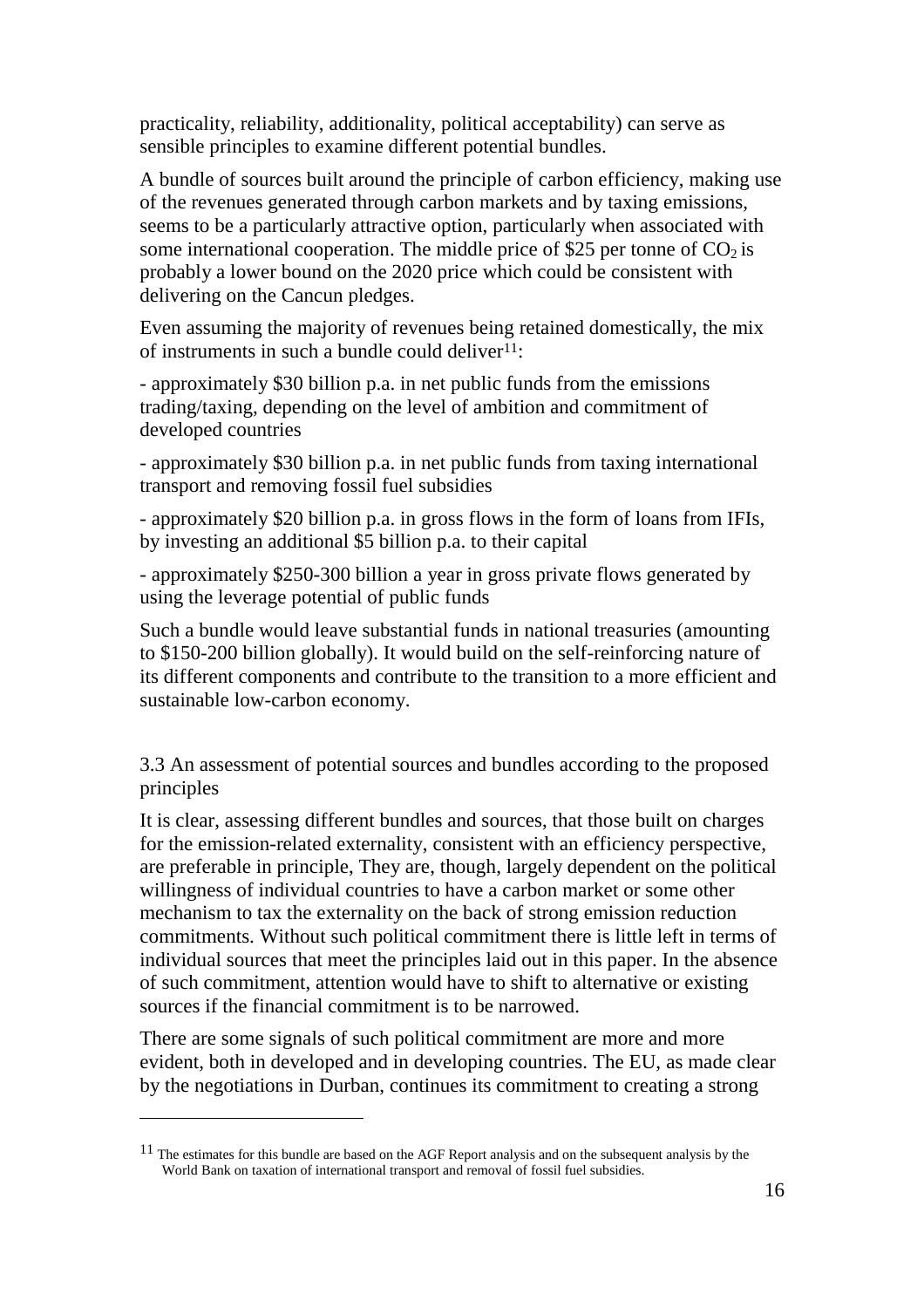carbon market, and Australia has recently announced it will go down this route. Korea and Brazil are both considering the introduction of a cap and trade scheme, and several provinces in China are moving to implement markets as an experimental step towards a national structure. The strength of these markets will depend on the strength of commitment and of the underlying economies – the EU ETS price is lower during slow growth or recession since the number of permits is not speedily adjusted for falling overall demand and supply in the economy.

The risk mitigation and management roles of the involvement of the international financial institutions reinforces the incentive effects based on carbon-prices in motivating private and public investment. Thus overall, we have reinforcement and interval consisting of the package and the elements within it.

We should recognize also that political will is basic to any of the measures. Such a will is more likely to exist the greater the recognition of the climate challenge, the greater the recognition of an international sense of community, the greater the recognition of the attractions of a low-carbon path and the greater the conviction resources will be spent wisely.

The package we have set out is a package and not a menu. the revenues at the end of section 3.2 above are consistent with the middle price in Table 1 of 825 per tonne of CO2e. That is probably a lower bound for carbon prices in 2020 if the Cancun pledges are to be realised. In this sense it is consistent with the overall Cancun package. There is an urgent need, both to generate action and to help international agreement, to show clear commitment to be on the path to generate \$100 billion a year by 2020. The work-programme on long-term finance agreed in the Durban Platform crucially covers the 2012-2020 period as well as post-2020 sources. This means finding ways to start ramping up sources now, to reach the full committed amount by 2020. Both investment and agreement require a tangible sign of good will and commitment to make things happen on the ground. Many of the sources and bundles indentified by the AGF could be scaled up relatively quickly. In particular, public sources which build on existing domestic revenue-generating instruments could be ramped-up earlier, depending on political commitment and on the extent to which governments would dedicate resources collected through these mechanisms to international finance. We should not underestimate the power of early action and good examples in generating such political willingness and acceptability of the proposed packages.

The AGF report identified *acceptability* as a fundamental principle of sourcing climate finance. This concept should include, from the perspectives of both developed and developing countries, confidence that the monies will be spent wisely in terms of productivity and integrity. From this perspective it should combine the willingness to provide resources and the willingness to receive them on the terms offered. Acceptability should also include confidence that appropriate mechanisms would be in place so that those developing countries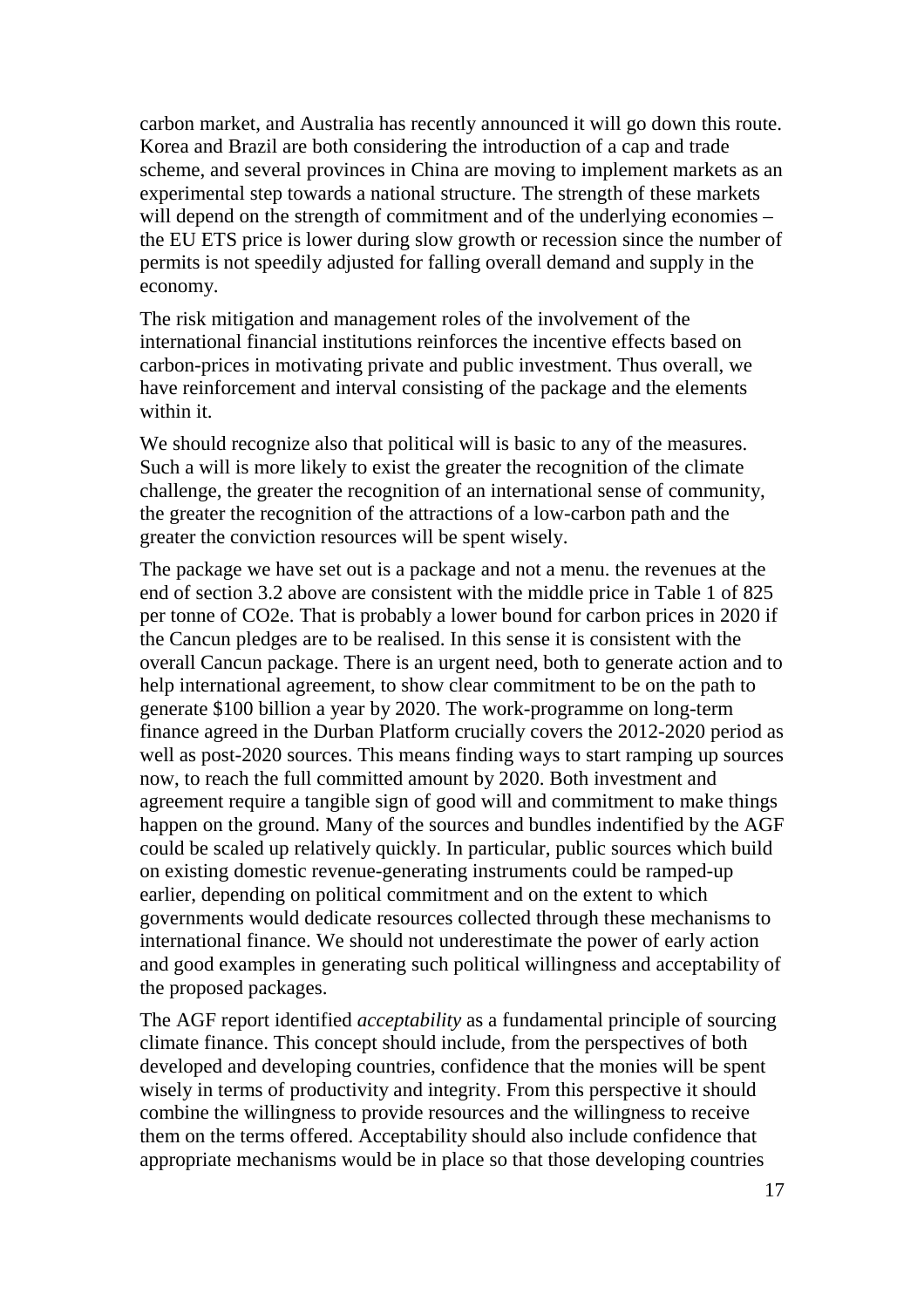taking climate action have a prominent role in shaping spending decisions. A further aspect of acceptability, again from the perspective of both developed and developing countries, includes confidence that a priority for the resources be for those who are poorest and most vulnerable.

Developing countries making their plans would be greatly helped by predictability in the potential scale and nature of funding. The ability to make an ex-ante assessment of flows (in particular regarding additionality and the relationship between development aid and climate finance) is crucial for examining reliability as countries plan their strategies around development, adaptation and mitigation. The issue is partly one of political acceptability for developing countries, but also and in particular of efficiency: without both clarity and reliability on timing and magnitude of financial flows it would be very difficult for developing countries to lay the long-term foundations for resilient low-carbon growth. Good financial planning is at the very core of spending wisely and effectively, and therefore related to acceptability for developed countries as well. The governments of both developed and developing countries are accountable for the efficient spending of resources to their tax-payers, citizens and voters.

#### 4. Conclusions

Funding is crucial to a global agreement, and a global agreement of some kind is crucial for reducing the risks of climate change. There is unlikely to be a global agreement without a clear commitment on funding. This is why it is imperative not to kick the debate about sources of finance into the long grass. The Durban Platform has created a framework where substantial progress can be made over the next 12 months in terms of raising the necessary revenues or funding the Fund.

The debate must recognize the difficult global context of the next few years, in terms of the diversion of attention of senior leaders due to financial crises, pressures to reduce their public spending, and macroeconomic imbalances. On the latter, taking action on climate and using public finance to foster the rechanneling of global investment to low-carbon infrastructure could be part of the necessary transition to rechanneling world savings to productive investments that make our economies stronger.

The crisis risks making us short-sighted: climate action should accelerate now. Building revenue takes time in the best of circumstances and crises do not last forever. We should take a 10 year view on the political conditions and the general economic environment. These considerations should affect our view of when carbon financing sources would be available.

This is the basis of the context in which we need to identify a technically feasible and politically acceptable solution to fund the Green Climate Fund. In our view, some clear principles should govern our thoughts in the search for the right combination of sources: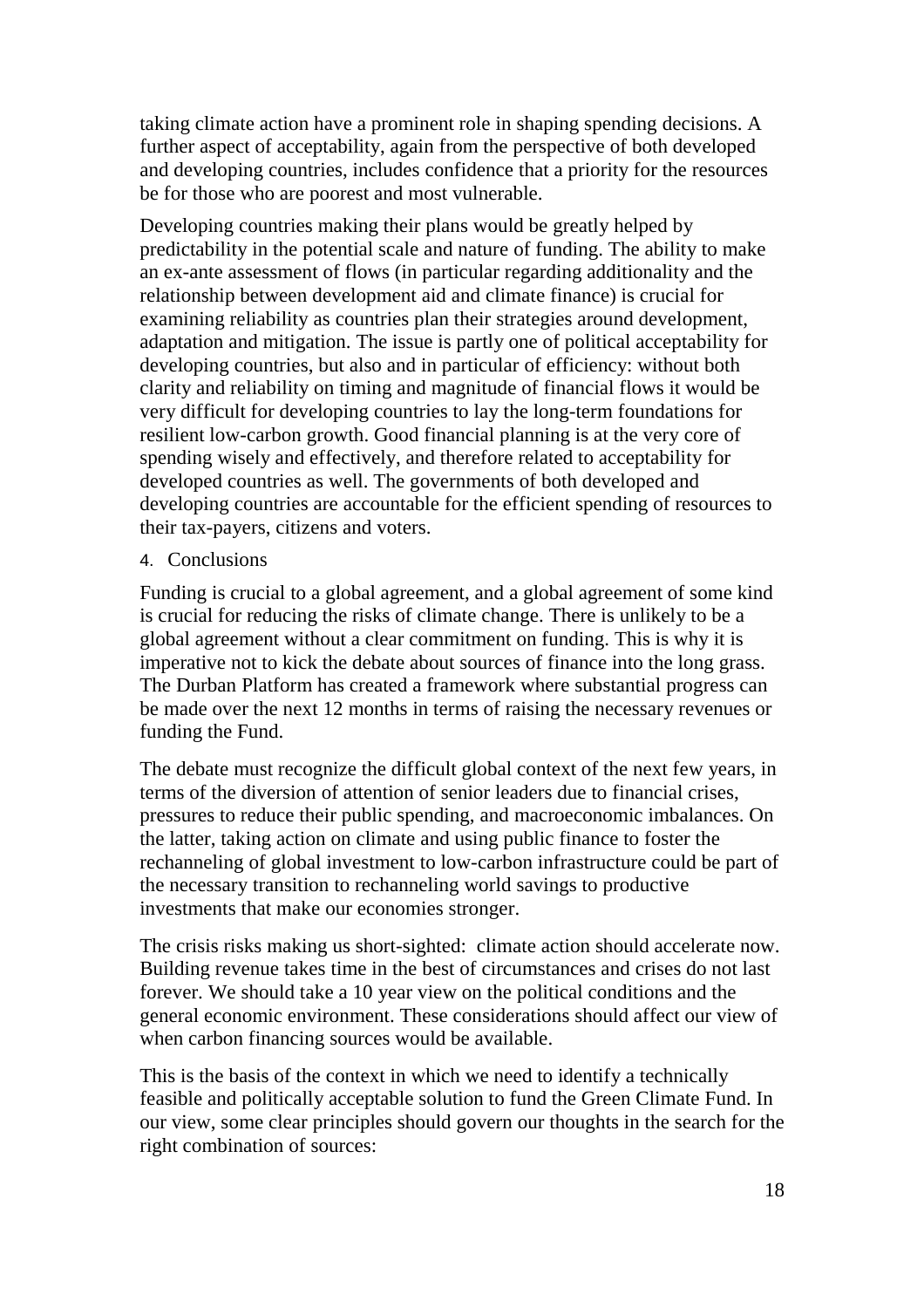i. Sources should not only raise money, they should foster the transition to the low-carbon economy. It is therefore important that they create the right incentives to support resource allocation to low-carbon technologies and adaptation activities. Prioritizing instruments that raise revenues from charging for the externality seems to be a good way of achieving this.

ii. Sources need to be new and innovative. This seems to be a good way of interpreting additionality in this context.

iii. Incidence of the taxes used to mobilize funds should be limited to developed countries. If there is an impact on developing countries, they should be compensated accordingly.

iv. The role of the private sector is crucial to the transition. Public sources should be combined with private not only to leverage investment as much as possible, but also to structure risk, influence policy, and generate a business environment which is conducive to private investors. Given the extensive experience of the IFIs in this sector, this gives them a particularly important role.

v. We live in an uncertain world and we recognize that the balance across countries and instruments will vary over time. This is one more good reason to take a portfolio approach to sources and instruments. Flexible bundles will increase the reliability of the financial flows and reduce their vulnerability to circumstances. The world is uncertain also in terms of the scale of needs over time, both for low-carbon investment and for adaptation. Portfolios should be designed with flexibility to scale up resources if and when needed.

vi. Many of the sources of finance considered as potential sources for the Green Climate Fund could produce substantial sums for national treasuries. Based on the calculations of the AGF and of the World Bank analysis for the G20, these are estimated in several hundreds of millions p.a. from introducing carbon pricing and associated markets, and several tens of billions p.a. from fossil fuel subsidies reforms and international transportation taxations.<sup>12</sup>

These principles and observations lead quickly to identifying a set of potential individual instruments that can be combined to form flexible, scalable bundles of public and private financial sources for climate action:

- Public finance: \$50-80 billion in net public revenues can be raised from a mix of AAU/ETS auctions and offset levies (\$25-50 billion p.a. depending on the ambition), taxes on international transport (approximately \$10 billion), removal of fossil subsidies (approximately \$10 billion), redirection of fossil royalties (approximately \$10 billion). Other sources such as other carbon taxes, wires charges, and a financial transactions tax could also contribute. And, as

<sup>12</sup> For a more detailed breakdown of total revenues see World Bank (2011). Mobilizing Climate Finance. Washington DC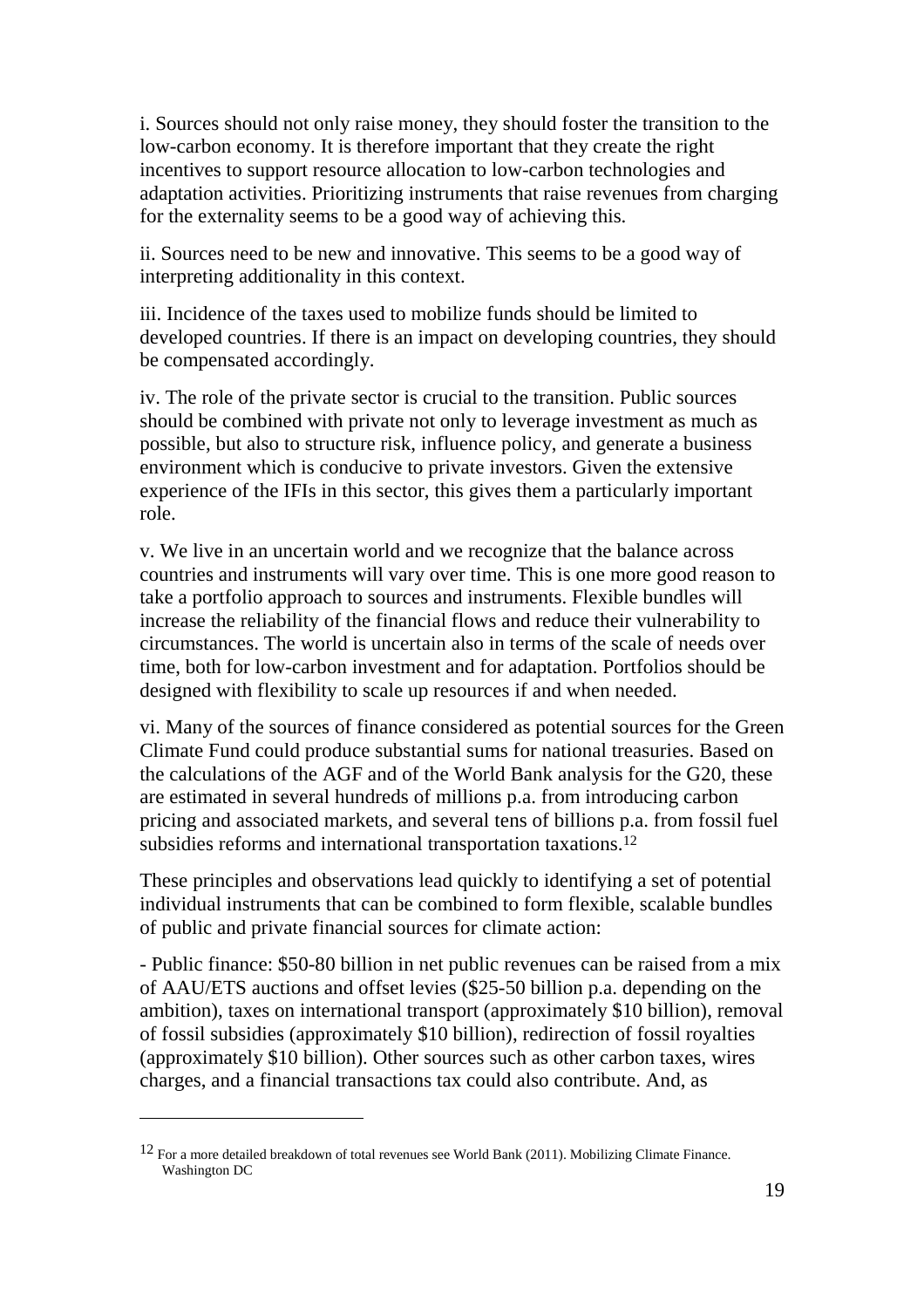mentioned above, this would be possible while retaining the majority of revenues from these sources in domestic treasuries.

- IFIs contributions: \$30-40 billion of leveraged gross public lending for every 10 billion of public money invested in an IFI

- Private finance: \$200-300 billion in gross private flows from carbon markets and private investment, leveraged by public funds

Many of these individual sources are realistic and have the potential to meet the commitment through flexible bundles. These numbers are calculated on the basis of an assessment of developed countries' commitment to reducing emission by charging for them. They assume some willingness to tax international transport and to channel those revenues to climate investment. And they assume willingness to remove fossil fuel subsidies that distort investment in our economies and use the resources freed for climate finance. These are strong assumptions, which sometimes require taking the long view to seem credible. But admitting defeat in mobilizing these resources on the basis of short-termism would be a mistake: whilst the mechanisms are being built for a carbon based system other ways may need to be found over next few years to start funding the fund, perhaps focusing on the role of IFIs and general government revenue.

Money is unlikely to flow to a new fund unless there is a clear sense that these funds will be spent wisely. Examples are needed of how such funds can be effective in promoting low-carbon infrastructure in developing countries and in making their economies resilient to inevitable climate change. It is encouraging that many such examples exist already and that robust, coherent green growth plans are being carefully devised by many developing countries.

Both the finances and the investment will take time to emerge: they have to be built in a coherent and measured way. The Durban Platform has opened the door to make some significant progress over the next 12 months. Thus we must "get on with it now", using the recovery from this crisis to lay the foundations for the next decade of low-carbon growth and recognize that during this vital decade it will be necessary to generate flows from existing source of finance. We cannot postpone the planning and taking of action until the current crisis is over.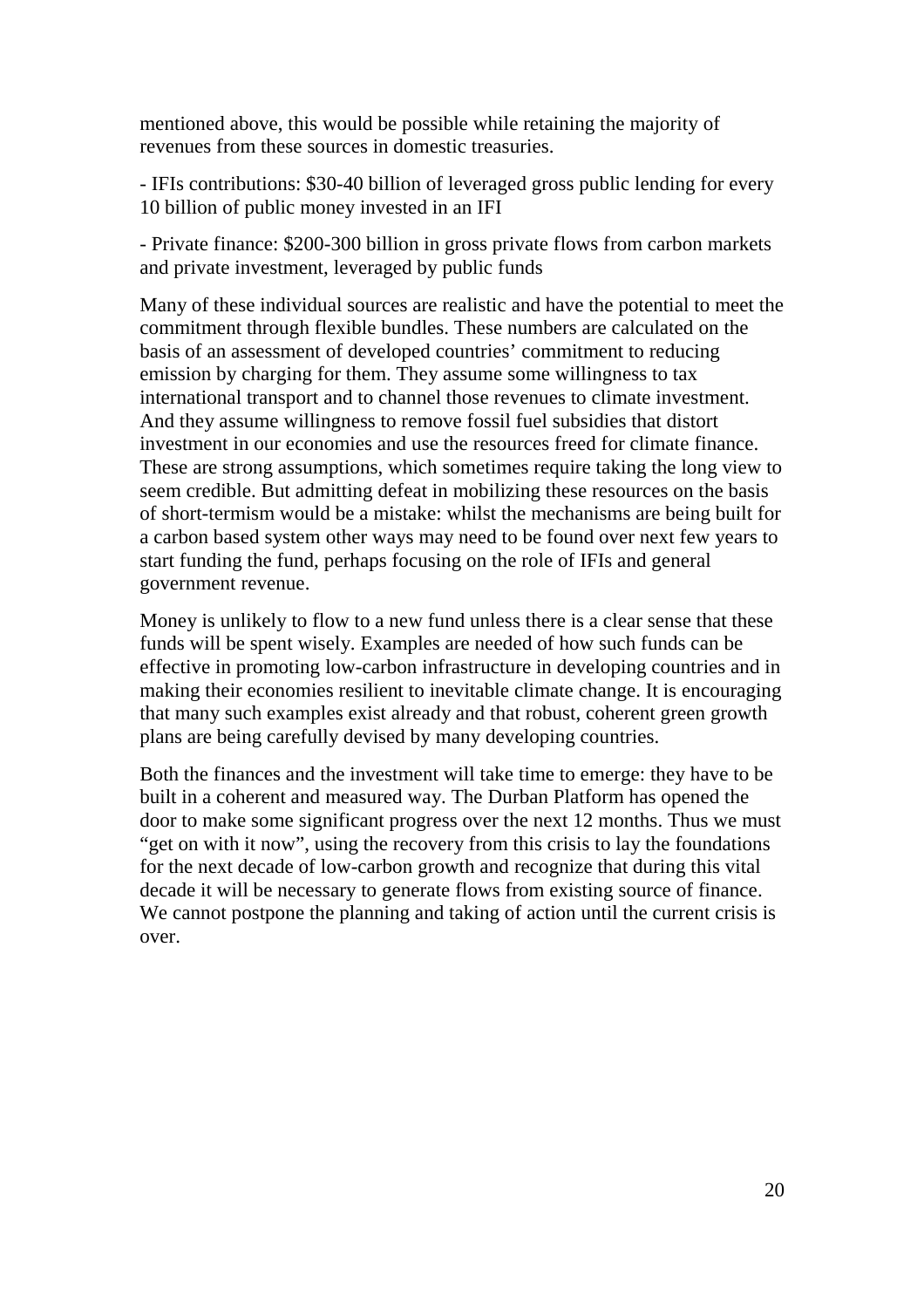## Appendix 1

*Overview of assumptions based on AGF analysis (calculation based on a \$25/t carbon price)* 

International auctioning of emission allowances and auction of allowances in domestic emission trading schemes (AAU/ETS auctions)

- Total market size approximated by forecast developed country emissions of 15 Gt CO2e by 2020
- Assumption that 2-10% of total market size would be auctioned and earmarked for international climate finance

Carbon price in medium scenario of \$25/t equates to market size of \$375 billion, 2-10% auctioning provides a total of \$8-38 billion in revenues

## Offset levies

- Assumes levy of 2-10% on offset market transactions
- Offset market size assumed at 1.5-2 Gt CO2e in medium scenario, or \$37.5-50 billion at an estimated carbon price of \$25/t
- Total levy amounts to 2-10% of \$37.5-50 billion or \$1-5 billion

## International Transport

Maritime

- Assumes 0.9-1 Gt CO2e of emissions, priced at a \$25/t price of carbon (captured through auctions or levies) equivalent to \$22.5-25 billion
- Subtracting developing country incidence estimated at 30% and estimating that of the remainder, 25-50% could be used for international climate finance, leads to total estimate of \$4-9 billion

### Aviation

- Assumes total passenger and freight emissions in 2020 of 800 Mt of which 250 Mt are in scope (excluding intra EU flights and developing country incidence)
- Total revenue pool at carbon price of \$25/t on 250 Mt equates to \$6 billion
- Assuming 25-50% of these revenues can be earmarked for climate finance delivers estimate of \$2-3 billion

### Carbon related revenues (other than AAU/ETS auctions)

Carbon Tax

■ Calculates that \$1 of tax on 11-13 Gt CO2e of energy related emissions translates roughly into \$10 billion of revenues; assumes 100% used for international climate finance